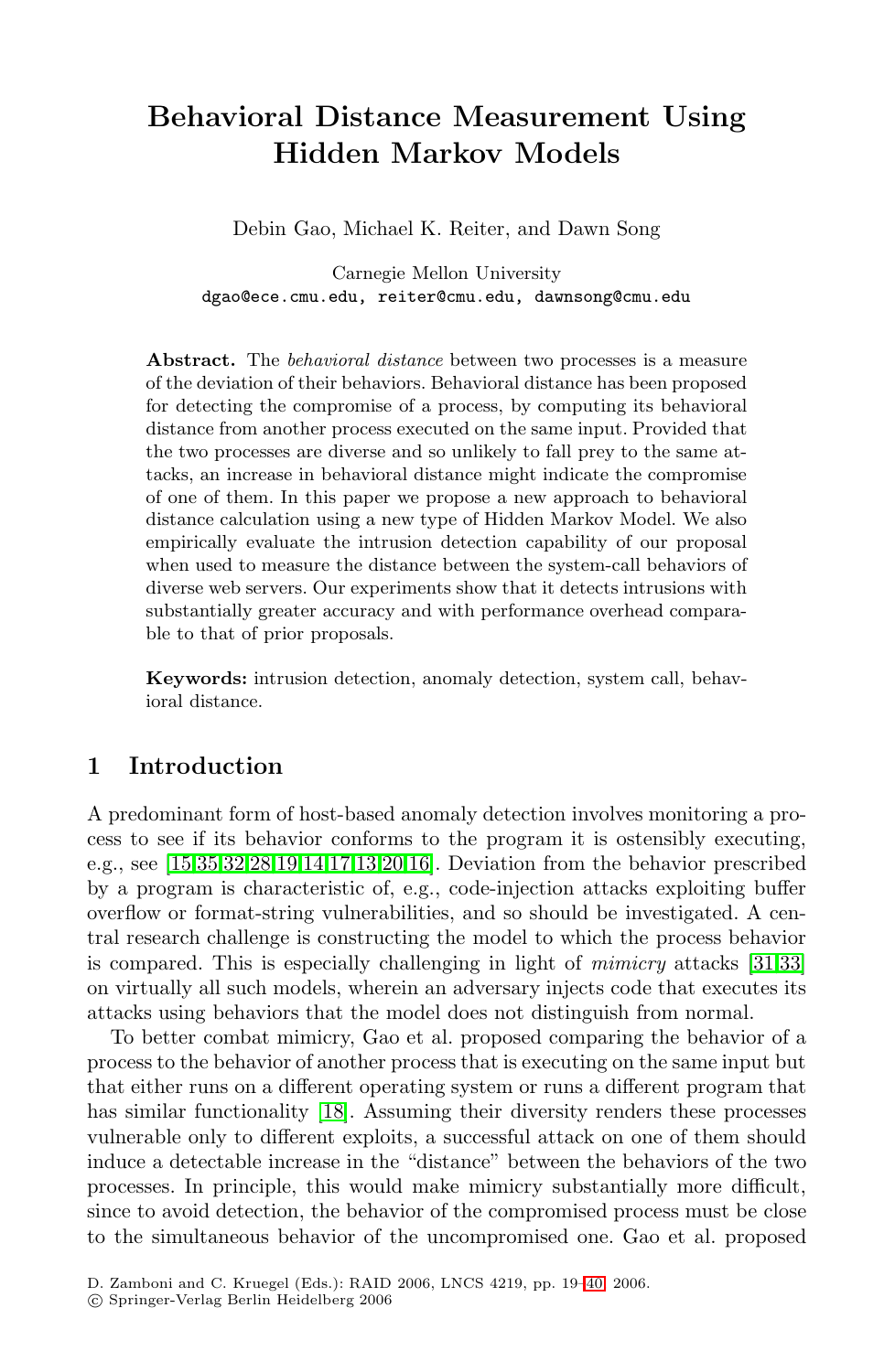an approach based on evolutionary distance (ED) [\[29\]](#page-17-5) to compute behavioral distance, and measured the accuracy and performance of an implementation of this approach when the behavior of each process is the system calls it emits.

In this paper we propose an alternative approach based on a novel Hidden Markov Model (HMM) for computing behavioral distance. An HMM models a doubly stochastic process; there is an underlying stochastic process that is not observable (it is "hidden") but that influences another that produces a sequence of observable symbols. When applied to our problem of computing behavioral distance, the observed symbols are process behaviors (e.g., emitted system calls), and the hidden states correspond to aggregate tasks performed by the processes (e.g., read from a file). Since these hidden tasks should be the same (if the processes are running the same program on different platforms) or at least similar (if the processes are running different programs that offer the same functionality, e.g., two different web servers), it should be possible to reliably correlate the simultaneous observable behaviors of the two processes when no attack is occurring, and to notice an increased behavioral distance when an attack succeeds on one of them. Perhaps surprisingly, our technique uses a single HMM to model both processes simultaneously, in contrast to traditional uses of HMMs for anomaly detection (e.g., [\[34,](#page-17-6)[10\]](#page-16-8)), where an HMM models a single process.

We detail the distance calculation and model construction algorithms for our HMM-based anomaly detector and evaluate an implementation of it by calculating behavioral distances between processes executing different web servers  $(Apace<sup>1</sup>, Abyss<sup>2</sup>, and MyServer<sup>3</sup>)$  $(Apace<sup>1</sup>, Abyss<sup>2</sup>, and MyServer<sup>3</sup>)$  $(Apace<sup>1</sup>, Abyss<sup>2</sup>, and MyServer<sup>3</sup>)$  $(Apace<sup>1</sup>, Abyss<sup>2</sup>, and MyServer<sup>3</sup>)$  $(Apace<sup>1</sup>, Abyss<sup>2</sup>, and MyServer<sup>3</sup>)$  $(Apace<sup>1</sup>, Abyss<sup>2</sup>, and MyServer<sup>3</sup>)$  $(Apace<sup>1</sup>, Abyss<sup>2</sup>, and MyServer<sup>3</sup>)$  on different platforms (Linux and Windows). Since a significant motivation for this work is constraining mimicry attacks, we also provide an algorithm for estimating the best mimicry against an HMM, and evaluate the false-alarm rate of our approach when the behavioral-distance threshold is set to detect this estimated-best mimicry. In doing so, we show that our approach yields better results than the ED approach of Gao et al., in many cases offering substantial improvement in the false-alarm rate. At the same time, the computational cost is comparable to that of the ED approach in our experiments. As such, we argue that the HMM approach offers substantially superior properties for calculating behavioral distance for anomaly detection.

An alternative strategy to building a behavioral distance measure would be to manually construct a mapping between system calls, or sequences of system calls, on the two platforms of interest. In some cases, such an approach might be aided by the existence of tools such as WINE  $(\text{http://www.winehq.com/})$  $(\text{http://www.winehq.com/})$  $(\text{http://www.winehq.com/})$ , which provides libraries that implement Windows API calls on UNIX to enable the execution of Windows applications on UNIX platforms. For example, an anomaly detector could pattern-match Windows system calls against patterns induced by a call to the Windows API, and then search the Linux system calls for a sequence that corresponds to the WINE implementation of that Windows API call for UNIX. To our knowledge, such an approach has not been studied

<span id="page-1-0"></span> $\frac{1}{1}$  <http://httpd.apache.org>

<sup>2</sup> <http://www.aprelium.com>

<span id="page-1-2"></span><span id="page-1-1"></span> $3$  <http://www.myserverproject.net>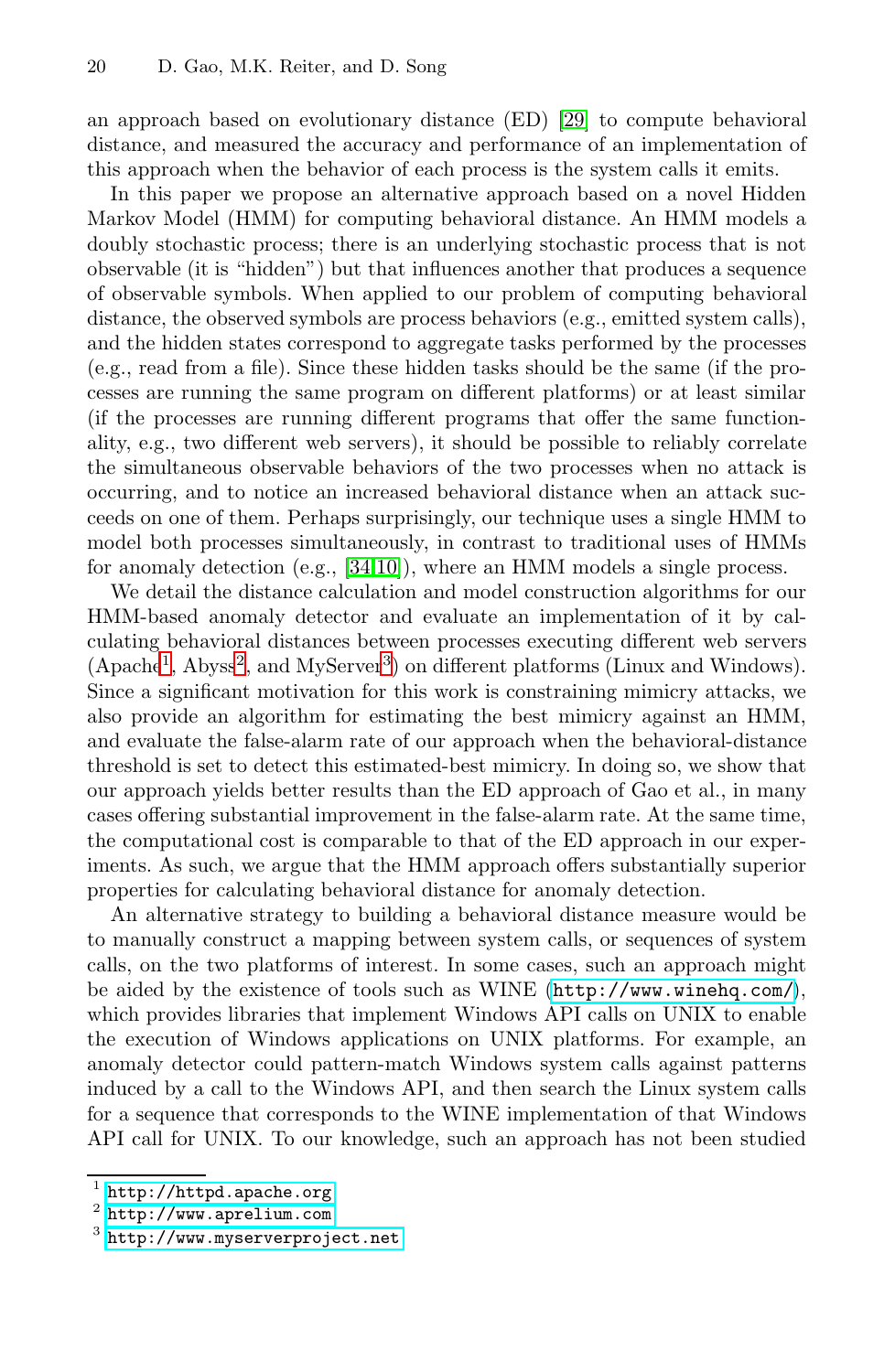to date, and we eschew it for several reasons. First, we strive for a more general approach that need not be totally reengineered for each new operating system; e.g., we would like an approach that applies with little additional effort to, say, Windows CE and Symbian OS. Second, we want to measure the behavioral distance between even different application codebases (e.g., between the separate codebases of Apache for UNIX and Windows), and we do not expect this manual approach to work well for this case. Third, constructing this mapping manually can be a very substantial effort; e.g., WINE began in 1993 and, at the time of this writing, claims to have UNIX implementations for only 63% of the Windows API (see [http://www.winehq.com/site/winapi](http://www.winehq.com/site/winapi_stats) stats).

Uses of behavioral distance incur the cost of executing each request multiple times. As such, behavioral-distance-based anomaly detection can be most seamlessly integrated into services that already redundantly execute requests for the purposes of detecting (e.g., [\[30](#page-17-7)[,5](#page-16-9)[,2\]](#page-15-0)) or masking (e.g., [\[22](#page-17-8)[,27,](#page-17-9)[26](#page-17-10)[,7](#page-16-10)[,6](#page-16-11)[,36,](#page-17-11)[1\]](#page-15-1)) Byzantine faults or intrusions. These approaches ensure that clients receive only correct responses even if a limited number of servers are compromised, by comparing server outputs before they are conveyed to the client ("output voting"). However, a compromised server can do more than simply attempt to mislead a client, e.g., exfiltrating data or attacking other servers, while continuing to provide the proper output to clients. These attacks have typically not been considered in the aforementioned intrusion-tolerant architectures, and since there is already need for servers to be diverse (so as to not fail simultaneously, e.g., see  $[9,8,11]$  $[9,8,11]$  $[9,8,11]$ ), these architectures are ripe for the integration of behavioral-distance-based anomaly detection to augment the protections they provide.

## **2 Related Work**

Behavioral-distance-based anomaly detection is most closely related to the re-cent work of Cox et al. on N-variant systems [\[11\]](#page-16-14). In an N-variant system, the behaviors of multiple processes on a common input are compared to detect deviations, as in the framework we consider here. The focus in N-variant systems, however, is to construct these multiple processes through mechanical transformation so that necessary conditions for a certain type of attack cannot be satisfied in all processes. For example, if two processes are created to execute the same program but with disjoint address spaces (i.e., an address valid in one is necessarily invalid in the other), then an attack that depends on accessing an absolute address will crash at least one of the processes. Cox et al. anticipate the use of a monitor to detect attacks other than by output voting, though to our knowledge they have not explored monitoring behavior at the system-call level or via any technique as general as the approach we describe here. Another difference is that the N-variant system usually requires a special compiler or a binary rewriter to construct a variant, whereas our approach is a black-box approach which does not require source code or static analysis of the binary.

Another technique proposed to make mimicry attacks more difficult utilizes system-call arguments (e.g., [\[21](#page-16-15)[,4\]](#page-16-16)). Models for detecting anomalous system calls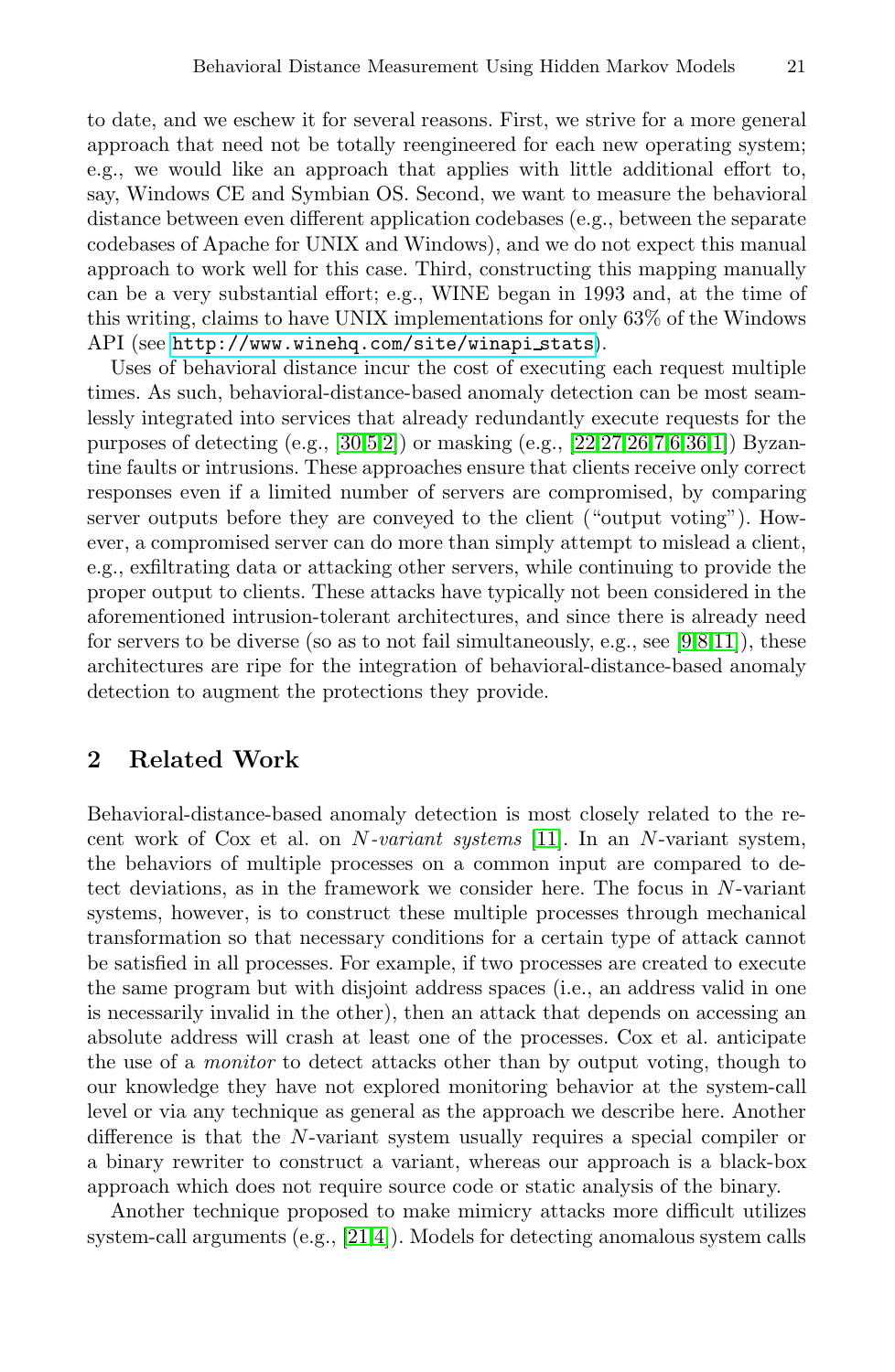typically monitor the system-call numbers but not their arguments, and so a mimicry attack can issue system calls that are consistent with the model but for which the arguments of certain calls are modified to be "malicious". To the extent that system-call arguments can be accurately modeled, this can increase the difficulty of mimicry attacks. While we do not utilize system-call arguments in this work, it is potentially a way to augment the strength of our technique.

The key to the technique we present here is a novel HMM construction. HMMs have been studied for decades and used in a wide variety of applications, owing to two features: First, HMMs are very rich in mathematical structure and hence can form the theoretical basis for a wide range of applications. Second, when applied properly, HMMs work very well in practice for many important applications. One of the most successful applications of HMMs is in speech recognition [\[25\]](#page-17-12). HMMs have also been used in intrusion detection systems, e.g., to model the system-call behavior of a single process [\[34\]](#page-17-6), and to model privilege flows [\[10\]](#page-16-8). However, these HMMs are designed to model the behavior of a single process, as opposed to the joint behavior of two processes as we require here.

Variations of ordinary HMMs might seem to be more suited to our needs. For example, "pair HMMs" [\[23\]](#page-17-13) and "generalized pair HMMs" [\[24\]](#page-17-14) have been used to model joint distributions, specifically to predict the gene structures of two unannotated input DNA sequences. However, these variations of HMMs only model two observable sequences where symbols are drawn from the same alphabet. In our case, not only are the alphabets—i.e., the system calls on diverse platforms different, but the correspondences between these alphabets are not known and are not one-to-one. As such, we have been unable to directly adapt these prior techniques to our problem, and have devised a custom solution, instead.

# <span id="page-3-2"></span>**3 Motivation for Our Approach**

<span id="page-3-0"></span>In a nutshell, the problem is to assign a distance to a pair of system call sequences

$$
S_1 = \langle s_{1,1}, s_{1,2}, \dots, s_{1,l_1} \rangle \qquad S_2 = \langle s_{2,1}, s_{2,2}, \dots, s_{2,l_2} \rangle \tag{1}
$$

emitted by two processes while processing the same input. Here, each  $s_{i,j}$  denotes the system-call number (a natural number) of the j-th system call by the  $i$ -th process. The distance should indicate whether these sequences reflect similar activities. Producing this distance is complicated by the fact that the processes might be running on diverse platforms, and so the set of system calls  $C_1$  =  ${s_1,j}_{1\leq i\leq l_1}$  on the first platform can be different from the set  $C_2 = {s_{2,j}}_{1\leq i\leq l_2}$ on the second platform. Moreover, even a shared symbol  $c \in C_1 \cap C_2$  has different semantics on the two platforms. Of course, generally  $l_1 \neq l_2$ .

The evolutionary distance (ED) approach [\[18\]](#page-16-7) to computing the distance of [\(1\)](#page-3-0), roughly speaking, was to consider all possible ways of inserting dummy symbols  $\sigma$  into them to generate an *alignment* 

$$
\langle s'_{1,1}, s'_{1,2}, \dots, s'_{1,l'_1} \rangle \qquad \langle s'_{2,1}, s'_{2,2}, \dots, s'_{2,l'_2} \rangle \qquad (2)
$$

<span id="page-3-1"></span>where  $l'_1 \ge l_1, l'_2 \ge l_2$ , and  $l'_1 = l'_2$ . The distance for alignment [\(2\)](#page-3-1) was simply  $\sum_j \textsf{dist}(s'_{1,j}, s'_{2,j})$ , where dist was a table of distances between system calls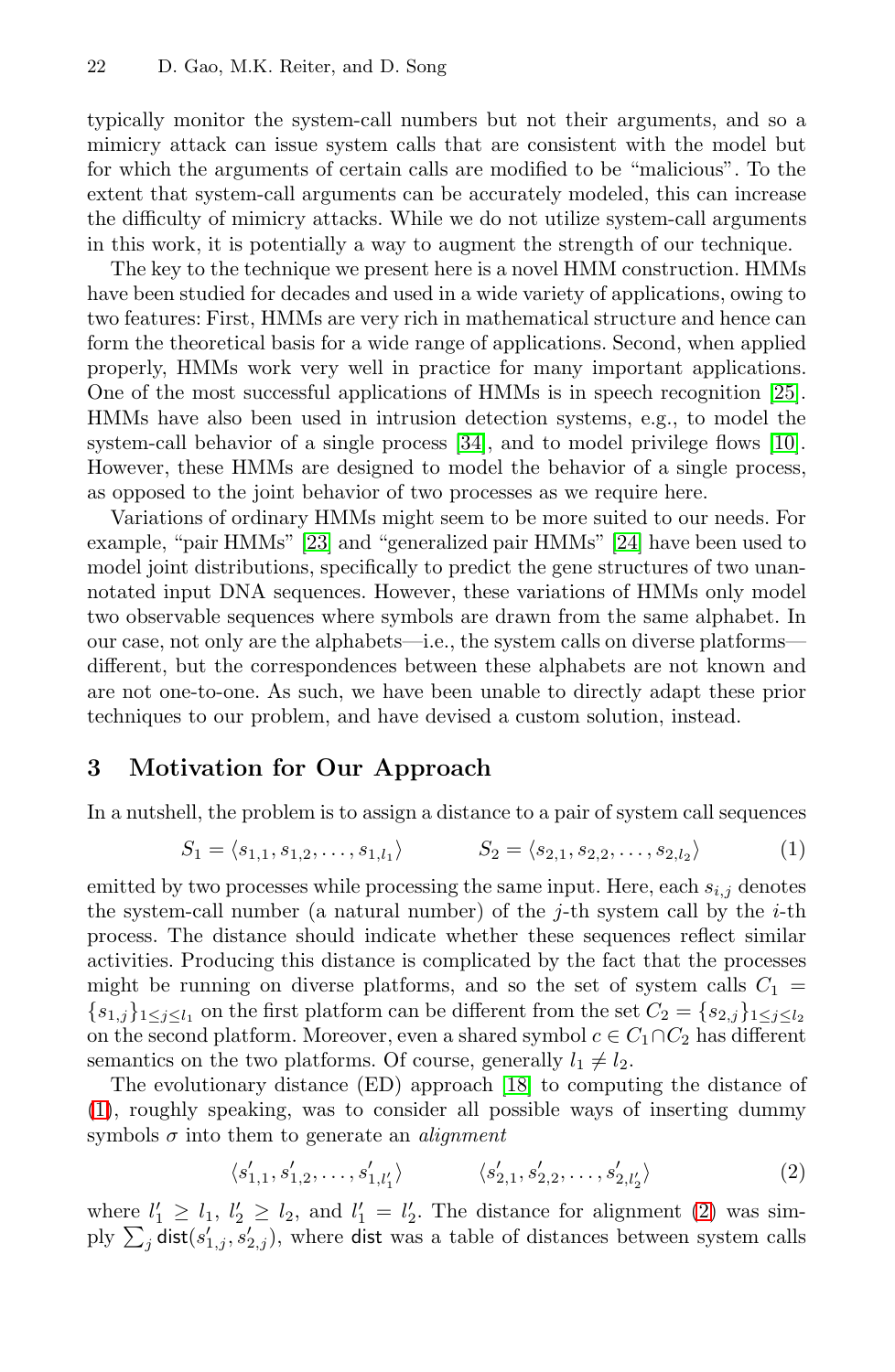learned from training sequences (pairs of system call sequences output by the processes in a benign environment). The distance for [\(1\)](#page-3-0), then, was the distance of the alignment with the smallest distance.

Though we have omitted numerous details of the ED approach, one limitation is immediately apparent: it does not take adequate account of the order of system calls in each sequence. For example, reversing the two sequences [\(1\)](#page-3-0) yields the same behavioral distance. Since system-call order is known to be important to detecting intrusions (e.g., [\[15](#page-16-0)[,28,](#page-17-2)[17,](#page-16-3)[16\]](#page-16-6)), this is a significant limitation.

Our use of an HMM for calculating the behavioral distance of sequences [\(1\)](#page-3-0) addresses this limitation. We use a single HMM to model both processes, and so a pair of system calls  $[s_1, s_2, \ldots]$ , one from each process, is an observable symbol of the HMM. Each such observable symbol can be emitted by hidden states of the HMM with some finite probability. Intuitively, if the system calls in an observable symbol perform similar tasks, then the probability should be high, otherwise the probability should be low. This probability serves the same purpose as the dist table in the ED approach. However, in HMM-based behavioral distance, the probability of emitting the same observable symbol is generally different for different states, whereas in ED-based behavioral distance, a universal dist table is used for every system call pair in the system call sequences. In this way, our HMM model better accounts for the order of system calls.

The way in which we use our HMM is slightly different from HMM use in many other applications. For example, in HMM-based speech recognition, the primary algorithmic challenge is to find the most probable state sequence (what is being said) given the observable symbol sequence (the recorded sounds). However, in behavioral distance, we are not concerned about the tasks (the hidden states) that gave rise to the observed system call sequences, but rather are concerned only that they match. Therefore, the main HMM problem we need to solve is to determine the probability with which the given system call sequences would be generated (together) by the HMM model—we take this probability as our measure of the behavioral distance. We show how to calculate this probability efficiently in Section [4.](#page-4-0)

# <span id="page-4-0"></span>**4 The Hidden Markov Model**

In this section, we introduce our Hidden Markov Model and describe how it is used for behavioral distance calculation. We begin in Section [4.1](#page-4-1) with an overview of the HMM. We then present our algorithm for calculating the behavioral distance in Section [4.2,](#page-6-0) and describe the original construction of the HMM in Section [4.3.](#page-8-0)

#### <span id="page-4-1"></span>**4.1 Elements of the HMM**

Our HMM  $\lambda = (Q, V, A, B)$  consists of the following components:

 $P = A$  set  $Q = \{q_0, q_1, q_2, \ldots, q_N, q_{N+1}\}\$  of states, where  $q_0$  is a designated start state, and  $q_{N+1}$  is a designated *end state*.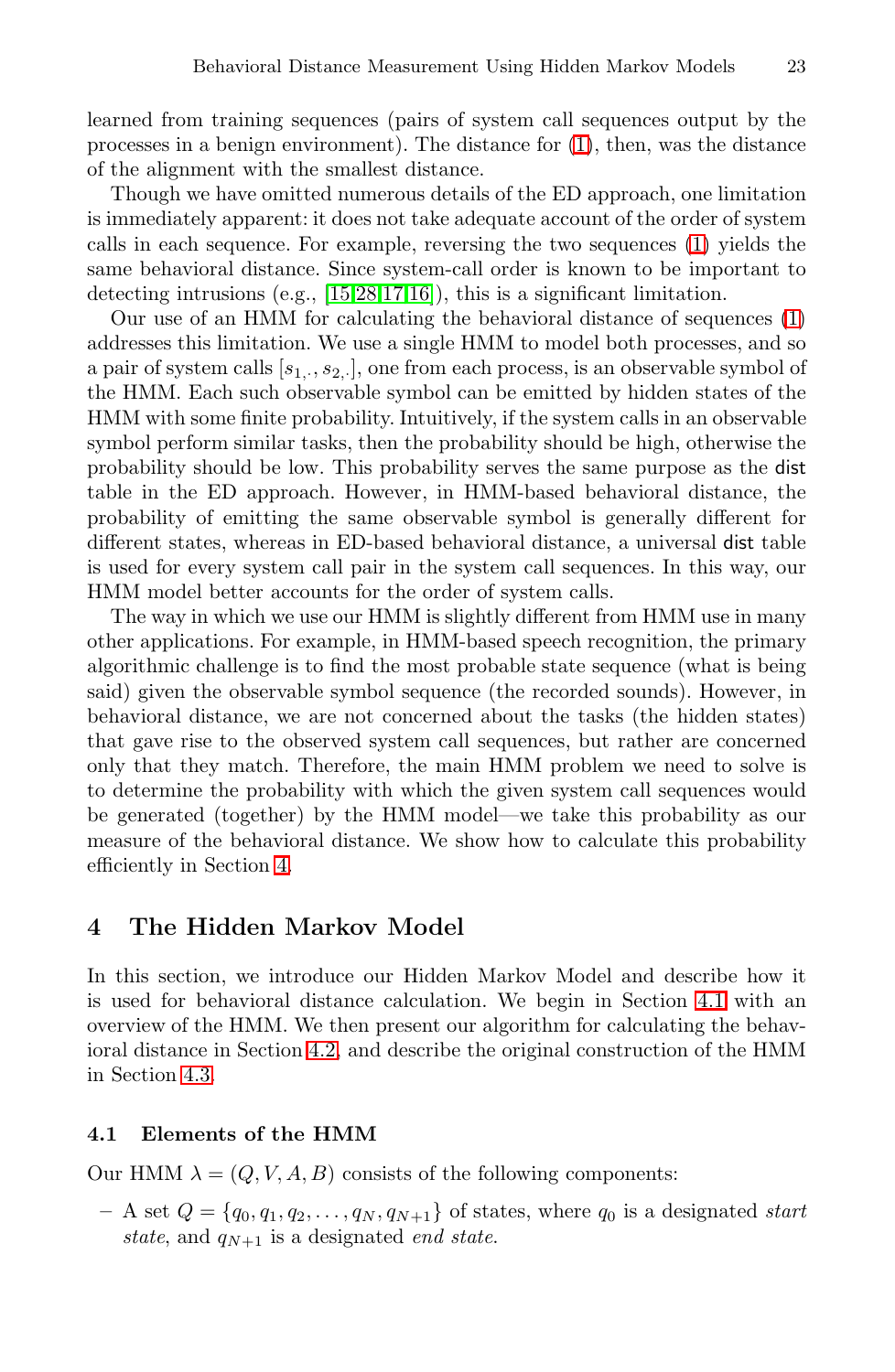- $A$  set  $V = \{ [x, y] : x \in C_1 \cup \{\sigma\}, y \in C_2 \cup \{\sigma\} \}$  of output symbols. Recall that  $C_1$  and  $C_2$  are the sets of system calls<sup>[4](#page-5-0)</sup> observed on platforms 1 and 2, respectively, and that  $\sigma$  denotes a designated dummy symbol.
- $A$  set  $A = \{a_i\}_{0 \le i \le N}$  of state transition probability distributions. Each  $a_i: \{1, \ldots, N+1\} \to [0,1]$  satisfies  $\sum_j a_i(j) = 1$ .  $a_i(j)$  is the probability that the HMM, when in state  $q_i$ , will next enter  $q_j$ . We will typically denote  $a_i(j)$ with  $a_{i,j}$ . We stipulate that  $a_{0,N+1} = 0$ , i.e., the HMM does not transition directly from the start state to the end state. Note that  $a_i$  is undefined for  $i = N + 1$ , i.e., there are no transitions from the end state. Similarly,  $a_{i,0}$  is undefined for all  $i$ , since there are no transitions to the start state.
- $A$  set  $B = \{b_i\}_{1 \leq i \leq N}$  of symbol emission probability distributions. Each  $b_i : (C_1 \cup {\{\sigma\}}) \times (C_2 \cup {\{\sigma\}}) \to [0,1]$  satisfies  $\sum_{[x,y]} b_i([x,y]) = 1$ .  $b_i([x,y])$ is the probability of the HMM emitting  $[x, y]$  when in state  $q_i$ . We require that for all i,  $b_i([\sigma, \sigma]) = 0$ . Note that neither  $b_0$  nor  $b_{N+1}$  is defined, i.e., the start and end states do not emit symbols.

As we discussed in Section [3,](#page-3-2) we will take our measure of behavioral distance to be the probability with which the HMM  $\lambda$  "generates" the pair of system call sequences of interest. This probability is computed with respect to the following experiment, which we refer to as "executing" the HMM:

- 1. Initialize  $\lambda$  with  $q_0$  as the current state.
- <span id="page-5-1"></span>2. Repeat the following until  $q_{N+1}$  is the current state:
	- (a) If  $q_i$  is the current state, then select a new state  $q_j$  according to the probability distribution  $a_i$  and assign  $q_i$  to be the new current state.
	- (b) After transitioning to the new state  $q_j$ , if  $q_j \neq q_{N+1}$  then select an output symbol  $[x, y]$  according to the probability distribution  $b_i$  and emit it.

Specifically, we define an *execution*  $\pi$  of the HMM  $\lambda$  to consist of a state sequence  $q_{i_0}, q_{i_1}, \ldots, q_{i_T}$ , where  $i_0 = 0$  and  $i_T = N + 1$ , and observable symbols  $[x_{i_1}, y_{i_1}], \ldots, [x_{i_{T-1}}, y_{i_{T-1}}]$ . The experiment above assigns to each execution a probability, i.e., the probability the experiment traverses exactly that sequence of states and emits exactly that sequence of observable symbols; we denote by  $\Pr_{\lambda}(\pi)$  the probability of execution  $\pi$  when executing HMM  $\lambda$ .

For the HMM  $\lambda$  we will build, there are many executions that generate the given pair of sequences  $|S_1, S_2|$  as in [\(1\)](#page-3-0). We use  $Ex_{\lambda}([S_1, S_2])$  to denote the set of executions of  $\lambda$  that generate  $[S_1, S_2]$ . The probability that  $\lambda$  generates the sequences  $[S_1, S_2]$  in [\(1\)](#page-3-0), which we denote  $Pr_{\lambda}([S_1, S_2])$ , is the probability that  $\lambda$ , in the experiment above, emits pairs  $[x_{i_1}, y_{i_1}], \ldots, [x_{i_{T-1}}, y_{i_{T-1}}]$  such that

$$
\langle x_{i_1}, x_{i_2}, \ldots, x_{i_{T-1}} \rangle \qquad \langle y_{i_1}, y_{i_2}, \ldots, y_{i_{T-1}} \rangle
$$

is an alignment (as in [\(2\)](#page-3-1)) of those sequences. Note that

$$
Pr_{\lambda}([S_1, S_2]) = \sum_{\pi \in Ex_{\lambda}([S_1, S_2])} Pr_{\lambda}(\pi)
$$

<span id="page-5-0"></span><sup>&</sup>lt;sup>4</sup> In Section [4.4,](#page-10-0) we discuss letting  $C_1$  and  $C_2$  be sets of system call sequences, or phrases. For simplicity of exposition, however, we describe our algorithms assuming  $C_1$  and  $C_2$  are sets of individual system calls.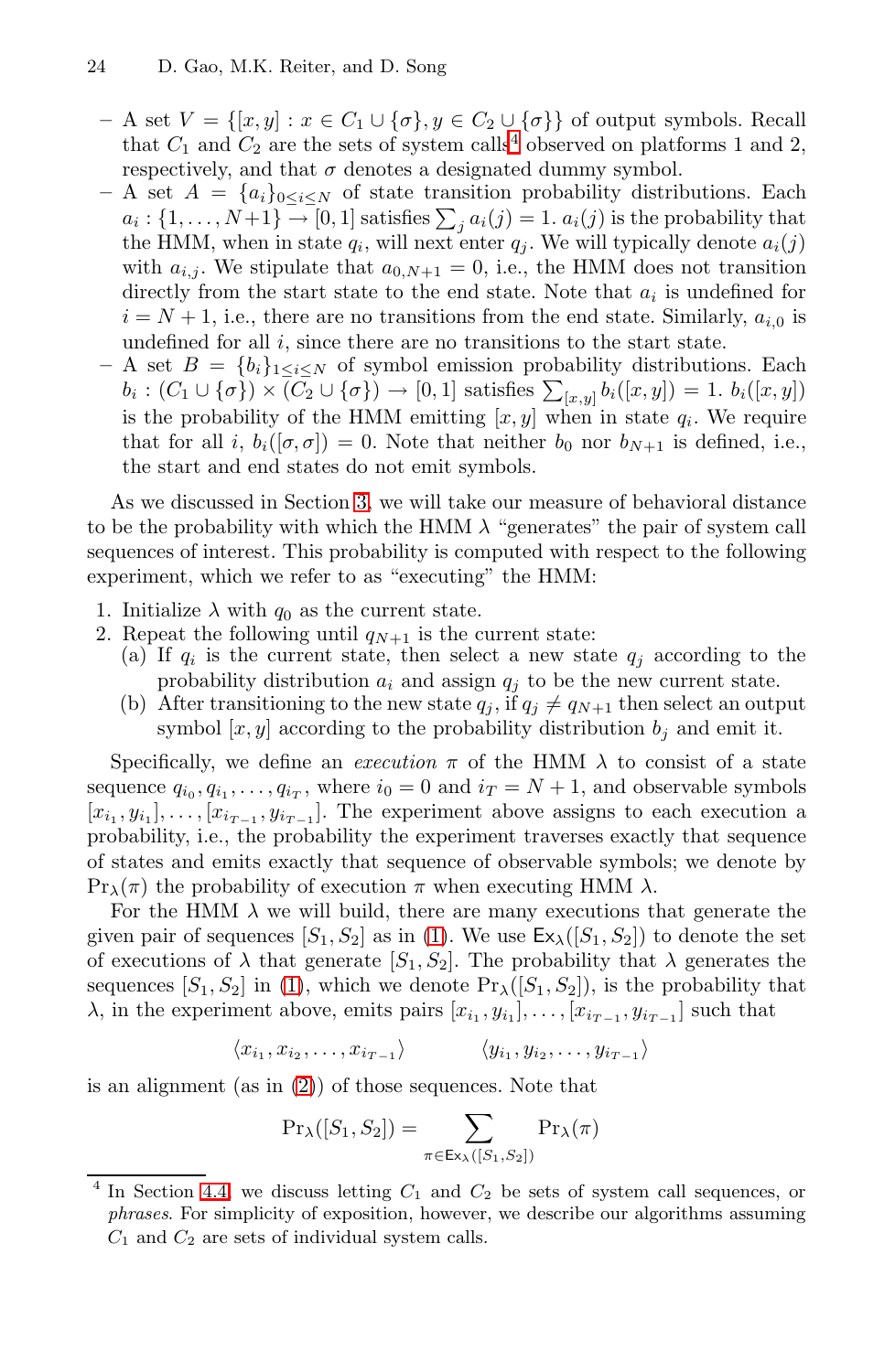In addition, we define the *most probable execution* generating  $[S_1, S_2]$  to be

$$
\arg\max_{\pi \in \mathsf{Ex}_{\lambda}([S_1, S_2])} \Pr_{\lambda}(\pi)
$$

When convenient, we will use  $t$  to denote an iteration counter, i.e., the number of iterations of Step [2](#page-5-1) in the experiment above that have been executed. So, for example, when we say that  $\lambda$  is "in state  $q_i$  after t iterations", this means that after t iterations have been completed in the experiment,  $q_i$  is the current state. Trivially,  $q_0$  is the state after  $t = 0$  iterations, and if the state is  $q_{N+1}$  after t iterations, then execution halts (i.e., there is no iteration  $t + 1$ ).

### <span id="page-6-0"></span>**4.2** Computing  $Pr_{\lambda}([S_1, S_2])$

 $Pr_{\lambda}([S_1, S_2])$  is the probability that system call sequences  $S_1$  and  $S_2$  are gener-ated (in the sense of Section [4.1\)](#page-4-1) by the HMM  $\lambda$ , which is used as the behavioral distance between  $S_1$  and  $S_2$ . If  $Pr_{\lambda}([S_1, S_2])$  is greater than a threshold value, the system call sequences will be considered as normal, otherwise an alarm is raised indicating that an anomaly is detected. In this section we describe an algorithm for computing  $Pr_{\lambda}([S_1, S_2])$  efficiently, given  $\lambda$ ,  $S_1$ , and  $S_2$ . Again,  $S_1$ and  $S_2$  would typically be observed from monitoring the processes. How we build  $\lambda$  itself is the topic of Section [4.3.](#page-8-0)

Given an HMM  $\lambda$ , there are many ways it can generate  $S_1$  and  $S_2$ , i.e., there are many different executions that yield an alignment of  $S_1$  and  $S_2$ . In fact, if we assume that  $a_{i,j}$  and  $b_i([x,y])$  are non-zero for  $x \neq \sigma$  or  $y \neq \sigma$ , any state sequence of sufficient length generates an alignment of  $S_1$  and  $S_2$  with some non-zero probability. Moreover, even for one particular state sequence, there are many ways of generating  $S_1$  and  $S_2$  with  $\sigma$  inserted at different locations.

It may first seem that to calculate  $Pr_{\lambda}([S_1, S_2])$  we need to sum the probabilities of all possible executions, and the large number of executions makes the algorithm very inefficient. However, we can use induction to find  $Pr_{\lambda}([S_1, S_2]),$ instead. The idea is that if we know the probability of generating  $[S_1^-, S_2^-]$ , where  $S_1^-$  and  $S_2^-$  are prefixes of  $S_1$  and  $S_2$ , respectively, then  $Pr_{\lambda}([S_1, \tilde{S_2}])$  can be found by extending the executions that generate  $S_1^-$  and  $S_2^-$ .

To express this algorithm precisely, we introduce the following random variables in an execution of the HMM  $\lambda$ . Random variable State<sup>t</sup> is the state after t iterations. (It is undefined if the execution terminates in less than  $t$  iterations.) Random variable  $\textsf{Out}_1^{\leq t}$  is the sequence of system calls from  $C_1$  in the first components of the emitted symbols (less  $\sigma$ ) through t iterations. That is, if in the (up to) t iterations,  $\lambda$  emits  $[s'_{1,1}, s'_{2,1}], \ldots, [s'_{1,\ell}, s'_{2,\ell}]$  where  $\ell \leq t$ , then  $\text{Out}_1^{\leq t}$  is the sequence of non- $\sigma$  values in  $\langle s'_{1,1},\ldots,s'_{1,\ell}\rangle$  (with their order preserved). Similarly, the random variable  $\text{Out}_2^{\leq t}$  would be the non- $\sigma$  values in  $\langle s'_{2,1},\ldots,s'_{2,\ell}\rangle$ . Now define

$$
\alpha(u, v, i) = \Pr_{\lambda} \left( \bigvee_{t \geq 0} \left( \mathsf{State}^t = q_i \land \mathsf{Out}_1^{\leq t} = \mathsf{Pre}(S_1, u) \land \mathsf{Out}_2^{\leq t} = \mathsf{Pre}(S_2, v) \right) \right)
$$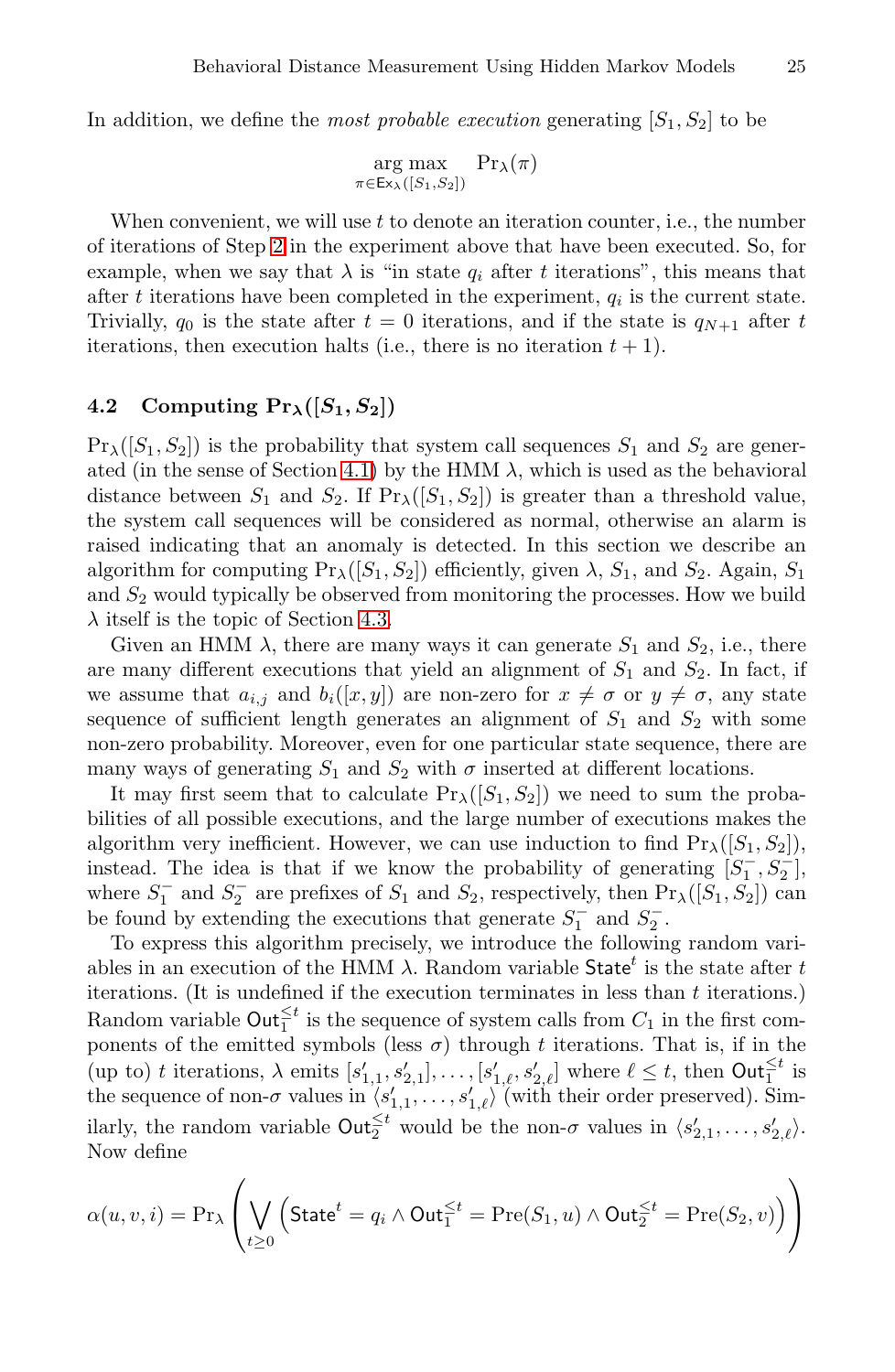where  $Pre(S, u)$  denotes the u-length prefix of S. That is,  $\alpha(u, v, i)$  is the probability of the event that simultaneously  $q_i$  is the current state, exactly the first u system calls for process 1 have been emitted, and exactly the first v system calls for process 2 have been emitted. Clearly  $\alpha(u, v, i)$  is a function of  $S_1, S_2$ , and  $\lambda$ . Here we do not specify them as long as the context is clear. We solve for  $\alpha(u, v, i)$  inductively, as follows.

Base cases:

$$
\alpha(0,0,i) = \begin{cases} 1 & \text{if } i = 0 \\ 0 & \text{otherwise} \end{cases} \qquad \alpha(u,v,0) = \begin{cases} 1 & \text{if } u = v = 0 \\ 0 & \text{otherwise} \end{cases}
$$

Induction:

$$
\alpha(u, 0, i) = \sum_{j=0}^{N} \alpha(u - 1, 0, j)a_{j,i}b_i([s_{1,u}, \sigma])
$$
 for  $u > 0, i > 0$   

$$
\alpha(0, v, i) = \sum_{j=0}^{N} \alpha(0, v - 1, j)a_{j,i}b_i([\sigma, s_{2,v}])
$$
 for  $v > 0, i > 0$ 

$$
\alpha(u, v, i) = \sum_{j=0}^{N} \alpha(u - 1, v, j)a_{j,i}b_i([s_{1,u}, \sigma]) + \sum_{j=0}^{N} \alpha(u, v - 1, j)a_{j,i}b_i([\sigma, s_{2,v}])
$$

$$
+ \sum_{j=0}^{N} \alpha(u - 1, v - 1, j)a_{j,i}b_i([s_{1,u}, s_{2,v}]) \qquad \text{for } u, v > 0, i > 0
$$

For example,  $\alpha(1,0,i)$  is the probability that  $q_i$  is the current state and all that has been emitted is one system call for process  $1(s_{1,1})$  and nothing (except σ) for process 2. Since  $b_j([\sigma, \sigma]) = 0$  for all  $j \in \{1, ..., N\}$ , the only possibility is that  $q_0$  transitioned directly to  $q_i$ , which emitted  $[s_{1,1}, \sigma]$ .

As a second example, to solve for  $\alpha(u, v, i)$  where  $u, v > 0$ , there are three possibilities, captured in the last equation above:

- $−$  The first  $u 1$  and v system calls from  $S_1$  and  $S_2$ , respectively, have been output, and  $\lambda$  is in some state  $q_i$ . (This event occurs with probability  $\alpha(u 1, v, j$ ).)  $\lambda$  then transitions from  $q_j$  to  $q_i$  (with probability  $a_{j,i}$ ) and emits  $[s_{1,u}, \sigma]$  (with probability  $b_i([s_{1,u}, \sigma])$ ).
- $-$  The first u and v − 1 system calls from  $S_1$  and  $S_2$ , respectively, have been output, and  $\lambda$  is in some state  $q_i$ . (This event occurs with probability  $\alpha(u,v-$ 1, j).)  $\lambda$  then transitions from  $q_i$  to  $q_i$  (with probability  $a_{j,i}$ ) and emits  $[\sigma, s_{2,v}]$  (with probability  $b_i([\sigma, s_{2,v}]))$ .
- The first  $u 1$  and  $v 1$  system calls from  $S_1$  and  $S_2$ , respectively, have been output, and  $\lambda$  is in some state  $q_i$ . (This event occurs with probability  $\alpha(u-1, v-1, j)$ .)  $\lambda$  then transitions from  $q_i$  to  $q_i$  (with probability  $a_{j,i}$ ) and emits  $[s_{1,u}, s_{2,v}]$  (with probability  $b_i([s_{1,u}, s_{2,v}])$ ).

After  $\alpha(u, v, i)$  is solved for all values of  $u \in \{0, 1, \ldots, l_1\}, v \in \{0, 1, \ldots, l_2\},\$ and  $i \in \{1, \ldots, N\}$ , where  $l_1$  and  $l_2$  are the lengths of  $S_1$  and  $S_2$ , respectively, we can calculate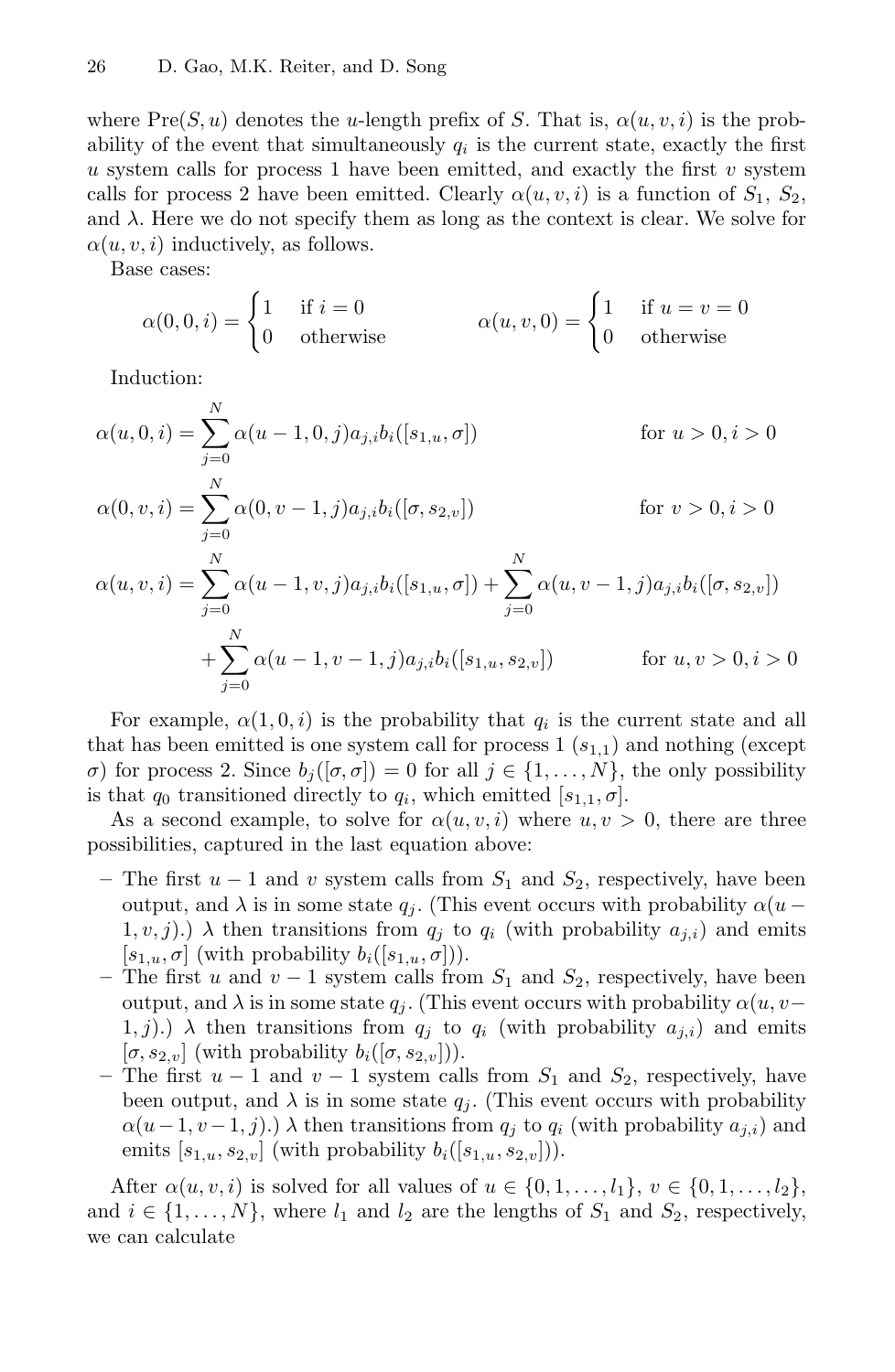$$
Pr_{\lambda}([S_1, S_2]) = \sum_{i=1}^{N} \alpha(l_1, l_2, i) a_{i, N+1}
$$

The solution above solves for  $Pr_{\lambda}([S_1, S_2])$  from the beginning of the system call sequences. (That is,  $\alpha(u, v, i)$  of smaller u- and v-indices are found before that of larger u- and v-indices.) It will also be convenient to solve for  $\Pr_{\lambda}([S_1, S_2])$ from the end of the sequences. To do that, we define

$$
\beta(u, v, i) = \Pr_{\lambda} \left( \bigvee_{t \geq 0} \left( \mathsf{State}^t = q_i \land \mathsf{Out}_1^{\geq t} = \mathsf{Post}(S_1, u) \land \mathsf{Out}_2^{\geq t} = \mathsf{Post}(S_2, v) \right) \right)
$$

Here,  $Post(S, u)$  denotes the suffix of S that remains after removing the first u elements of S. Analogous to the preceding discussion, random variable  $Out_1^{>t}$ is the sequence of system calls from  $C_1$  in the first components of the emitted symbols (less  $\sigma$ ) in iterations  $t + 1$  onward (if any), and similarly for  $\text{Out}_2^{>t}$ . So,  $\beta(u, v, i)$  is the probability of the event that  $q_i$  is the current state after some iterations and subsequently exactly the last  $l_1 - u$  system calls of  $S_1$  are emitted, and exactly the last  $l_2 - v$  system calls of  $S_2$  are emitted. The induction for  $\beta(u, v, i)$  works in a similar way, and  $Pr_{\lambda}([S_1, S_2]) = \beta(0, 0, 0)$ .

In this algorithm, the number of steps taken to calculate  $Pr_{\lambda}([S_1, S_2])$  is proportional to  $l_1 \times l_2 \times N^2$ . Therefore, the proposed algorithm is efficient as the numbers of system calls and HMM states grow.

#### <span id="page-8-0"></span>**4.3 Building** *λ*

In this section we describe how we build the HMM  $\lambda$ . We do so using training data, that is, pairs  $[S_1, S_2]$  of sequences of system calls recorded from the two processes when processing the same inputs. Of course, we assume that these training pairs reflect only benign behavior, and that neither process is compromised during the collection of the training samples. We first present an algorithm to adjust the HMM parameters for one training example  $[S_1, S_2]$ , and then show how we combine the results from processing each training sample to adjust the HMM when there are multiple training samples.

Building  $\lambda$  is a typical expectation-maximization problem. There is no known way of solving for such a maximum likelihood model analytically; therefore a refinement procedure is used. The idea is that for each training sample  $[S_1, S_2]$ , we find the expected values of certain variables, which can, in turn, be used to adjust the parameters of  $\lambda$  to increase  $Pr_{\lambda}([S_1, S_2])$ . Here we will demonstrate this method for updating the  $a_i$  parameters of  $\lambda$ ; a similar treatment for the  $b_i$ parameters can be found in Appendix [A.](#page-17-15)

The initial instance of  $\lambda$  is created with a fixed number of states N and random  $a_i$  and  $b_i$  distributions. To update the  $a_{i,j}$  parameters in light of a training sample  $[S_1, S_2]$ , we find (for the current instance of  $\lambda$ ) the expected number of times  $\lambda$  transitions to state  $q_i$  when generating  $[S_1, S_2]$ , and the expected number of times it transitions from  $q_i$  to  $q_j$  when generating  $[S_1, S_2]$ . To compute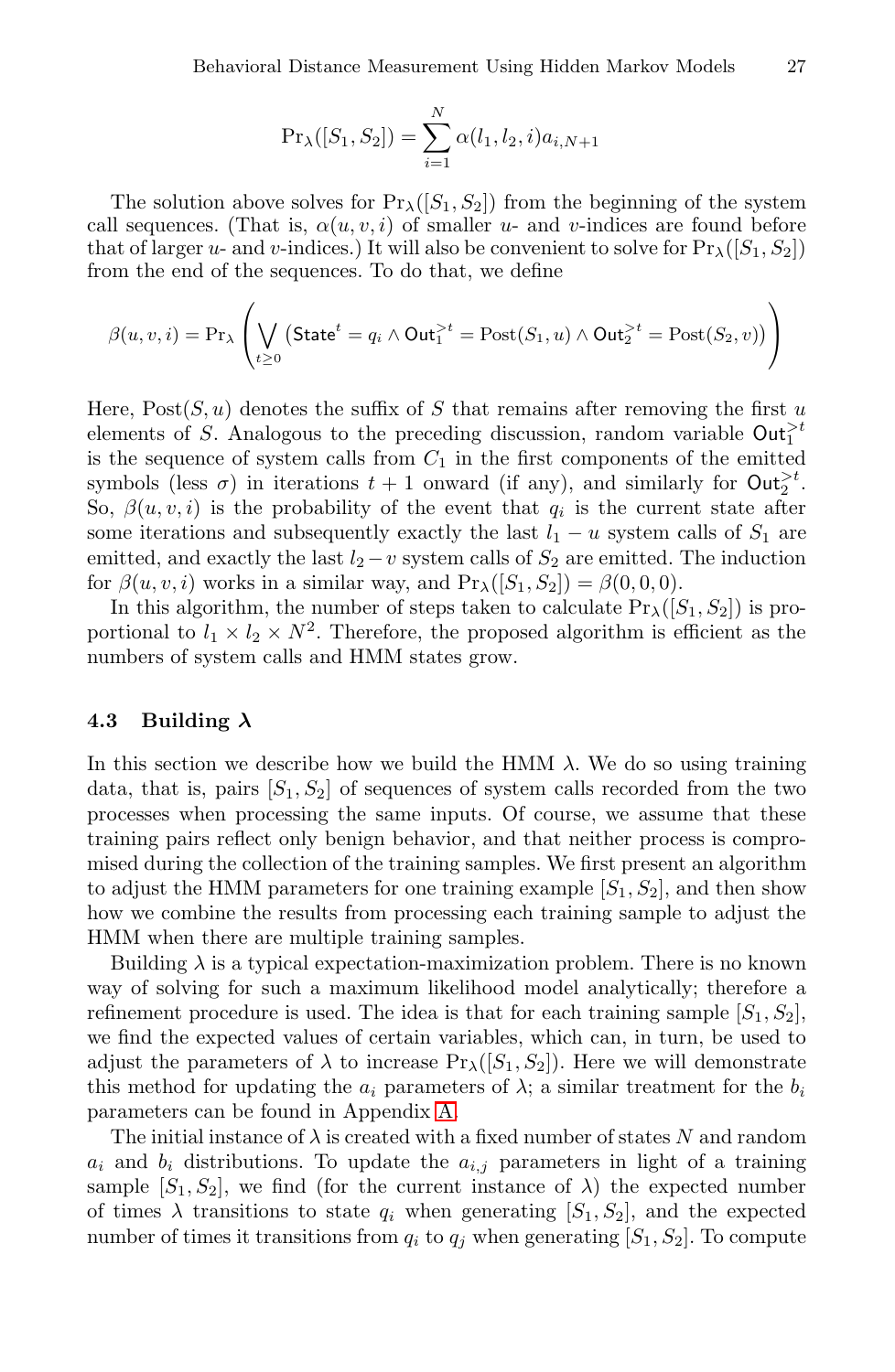these expectations, we first define two conditional probabilities,  $\gamma(u, v, i)$  and  $\xi(u,v,i,j)$  for  $i \leq N, j \leq N+1$ , as follows:

$$
\gamma(u, v, i) = \Pr_{\lambda} \left( \left( \bigvee_{t \geq 0} \begin{matrix} \mathsf{State}^t = q_i \land \\ \bigvee_{t \geq 0} \mathsf{Out}_1^{\leq t} = \operatorname{Pre}(S_1, u) \land \\ t \geq 0 \end{matrix} \right) \middle| \begin{pmatrix} \mathsf{Out}_1^{>0} = S_1 \land \\ \mathsf{Out}_2^{>0} = S_2 \end{pmatrix} \right)
$$

$$
\xi(u, v, i, j) = \Pr_{\lambda} \left( \left( \bigvee_{t \geq 0} \begin{matrix} \mathsf{State}^t = q_i \land \mathsf{State}^{t+1} = q_j \land \\ \mathsf{Out}_2^{\leq t} = \operatorname{Pre}(S_1, u) \land \\ t \geq 0 \end{matrix} \right) \middle| \begin{pmatrix} \mathsf{Out}_1^{>0} = S_1 \land \\ \mathsf{Out}_2^{>0} = S_2 \end{pmatrix} \right)
$$

That is,  $\gamma(u, v, i)$  is the probability of  $\lambda$  being in state  $q_i$  after emitting u system calls for process 1 and v system calls for process 2, given that the entire sequences for process 1 and process 2 are  $S_1$  and  $S_2$ , respectively. Similarly,  $\xi(u,v,i,j)$  is the probability of being in state  $q_i$  after emitting u system calls for process 1 and v system calls for process 2, and then transitioning to state  $q_i$ , given the entire system call sequences for the processes. Each of these conditional probabilities pertains to one particular subset of executions that generate  $S_1$  and  $S_2$ . As explained in Section [4.2,](#page-6-0) there are many executions in the HMM that are able to generate  $S_1$  and  $S_2$ ; out of these executions, there are some that are in state  $q_i$ (respectively, transition from  $q_i$  to  $q_j$ ) after emitting u system calls for process 1 and v system calls for process 2. Note that it may or may not be the case that  $[s_{1,u}, s_{2,v}]$  was emitted by state  $q_i$ , and that

$$
\gamma(u,v,i) = \sum_{j=1}^{N+1} \xi(u,v,i,j)
$$

We can calculate these quantities easily as follows:

$$
\gamma(u, v, i) = \frac{\alpha(u, v, i)\beta(u, v, i)}{\Pr_{\lambda}([S_1, S_2])}
$$
  

$$
\xi(u, v, i, j) = \frac{1}{\Pr_{\lambda}([S_1, S_2])} \begin{pmatrix} \alpha(u, v, i)a_{i,j}b_j([s_{1,u+1}, \sigma])\beta(u+1, v, j) + \\ \alpha(u, v, i)a_{i,j}b_j([ \sigma, s_{2,v+1}])\beta(u, v+1, j) + \\ \alpha(u, v, i)a_{i,j}b_j([s_{1,u+1}, s_{2,v+1}])\beta(u+1, v+1, j) \end{pmatrix}
$$

Let the random variable  $X_i$  be the number of times that state  $q_i$  is visited when emitting  $[S_1, S_2]$ . We calculate the expected value of  $X_i$ , denoted  $\mathbb{E}(X_i)$ , as follows. Let the random variable  $X_i^{u,v}$  be the number of times that  $q_i$  is the current state when exactly the first u system calls of  $S_1$  and the first v system calls of  $S_2$  have been emitted. Since  $q_i$  can be visited at most once for a fixed u and v,  $X_i^{u,v}$  can take on only values 0 and 1. As such,  $\mathbb{E}(X_i^{u,v}) =$  $\sum_{x \in \{0,1\}} x \Pr(X_i^{u,v} = x) = \gamma(u,v,i)$ . Then, by linearity of expectation,

$$
\mathbb{E}(X_i) = \sum_{u=0}^{l_1} \sum_{v=0}^{l_2} \mathbb{E}(X_i^{u,v}) = \sum_{u=0}^{l_1} \sum_{v=0}^{l_2} \gamma(u,v,i)
$$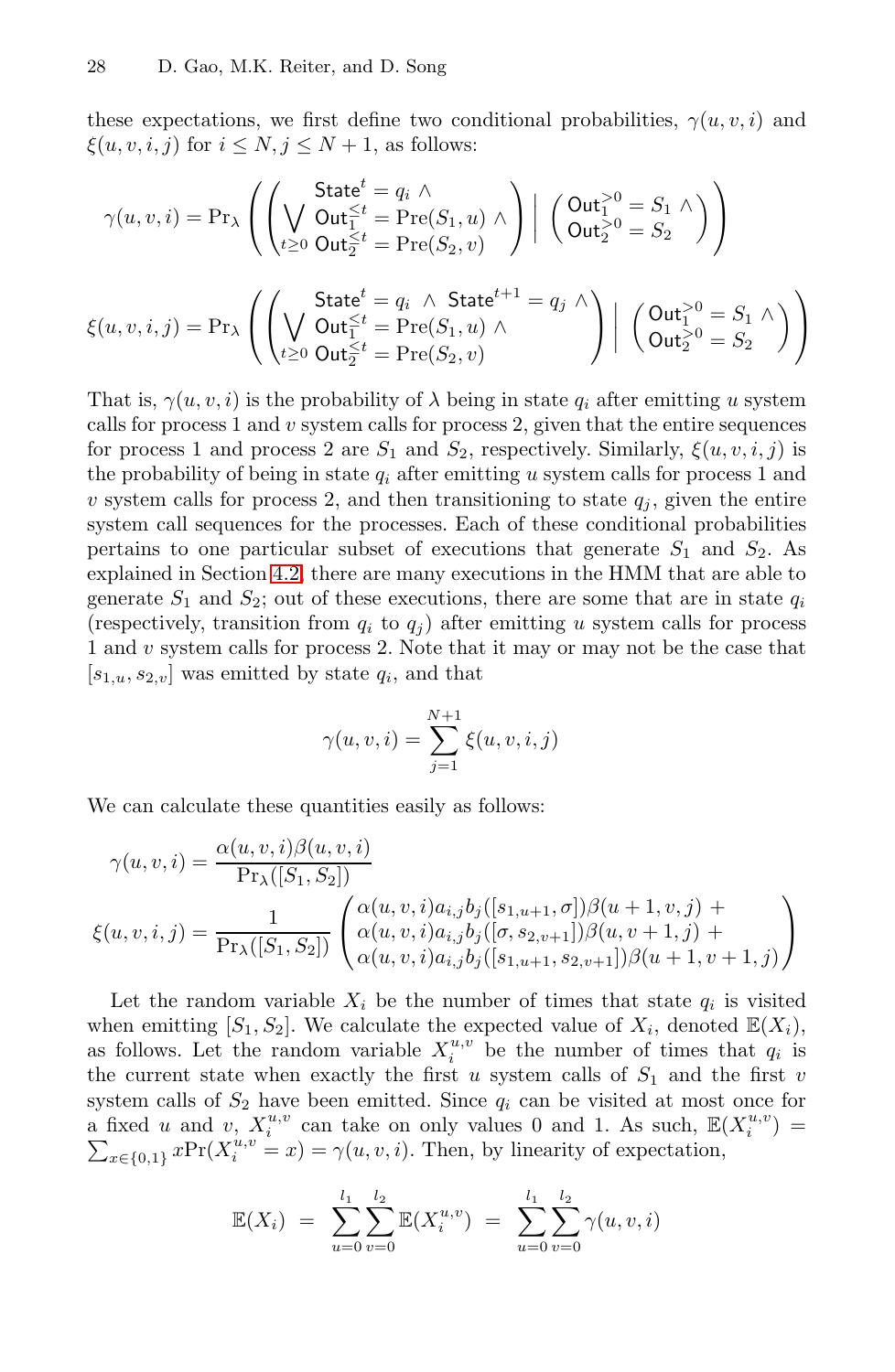where  $l_1$  and  $l_2$  are the lengths of  $S_1$  and  $S_2$ , respectively. Similarly, if  $X_{i,j}$  is the number of transitions from  $q_i$  to  $q_j$  when generating  $[S_1, S_2]$ , then

$$
\mathbb{E}(X_{i,j}) = \sum_{u=0}^{l_1} \sum_{v=0}^{l_2} \xi(u, v, i, j)
$$

With these expectations calculated, we can update the  $a_i$  parameters of the HMM  $\lambda$ , using the Baum-Welch method [\[3\]](#page-16-17), as follows:

$$
a_{i,j} \leftarrow \mathbb{E}(X_{i,j})/\mathbb{E}(X_i)
$$

These equations show how the  $a_i$  parameters of  $\lambda$  can be updated to increase the probability of generating one pair of sequences. When there are more than one pair of sequences  $([S_1^{(1)}, S_2^{(1)}], \ldots, [S_1^{(M)}, S_2^{(M)}])$ , the above equations can be used to calculate the relevant parameters for each pair of sequences (i.e.,  $\mathbb{E}(X_i^{(k)}), \mathbb{E}(X_{i,j}^{(k)}))$  and then the  $a_i$  parameters of  $\lambda$  can be updated as

$$
a_{i,j} \leftarrow \left( \sum_{k=1}^{M} w_k \mathbb{E}(X_{i,j}^{(k)}) \right) / \left( \sum_{k=1}^{M} w_k \mathbb{E}(X_i^{(k)}) \right)
$$

where  $w_k$  is the weight for each pair of sequences  $[S_1^{(k)}, S_2^{(k)}]$  in the training set for the current instance of  $\lambda$ . There are many ways of setting  $w_k$  [\[12\]](#page-16-18). In our experience, different settings affect the speed of convergence, but the final result of the HMM is almost the same. In our experiments, we choose

$$
w_k = \left(\Pr_{\lambda}([S_1^{(k)}, S_2^{(k)}])\right)^{-\frac{1}{l_1^{(k)} + l_2^{(k)}}}
$$

where  $l_1^{(k)}$  and  $l_2^{(k)}$  are the lengths of  $S_1^{(k)}$  and  $S_2^{(k)}$ , respectively.

The equations above show how the parameters of an HMM can be adjusted in one refinement. We need many such refinements in order to find a good HMM that generates the training examples with high probabilities. Although more refinements can improve the probabilities, they may also result in overfitting. To detect when to stop the refinement process so as not to overfit the training samples, we use a separate validation set, which also contains pairs of system call sequences recorded from the two processes when processing the same inputs. Briefly, we detect overfitting when the refinement process either decreases  $Pr_{\lambda}([S_1, S_2])$  for pairs  $[S_1, S_2]$  in the validation set or increases the false-alarm rate on the validation set using the alarm threshold needed to detect mimicry attacks (explained in Section [5.1\)](#page-12-0).

#### <span id="page-10-0"></span>**4.4 Implementation Issues**

There are several implementation issues that deserve comment. First, in all discussion so far, we have used system calls as the basic units to explain the elements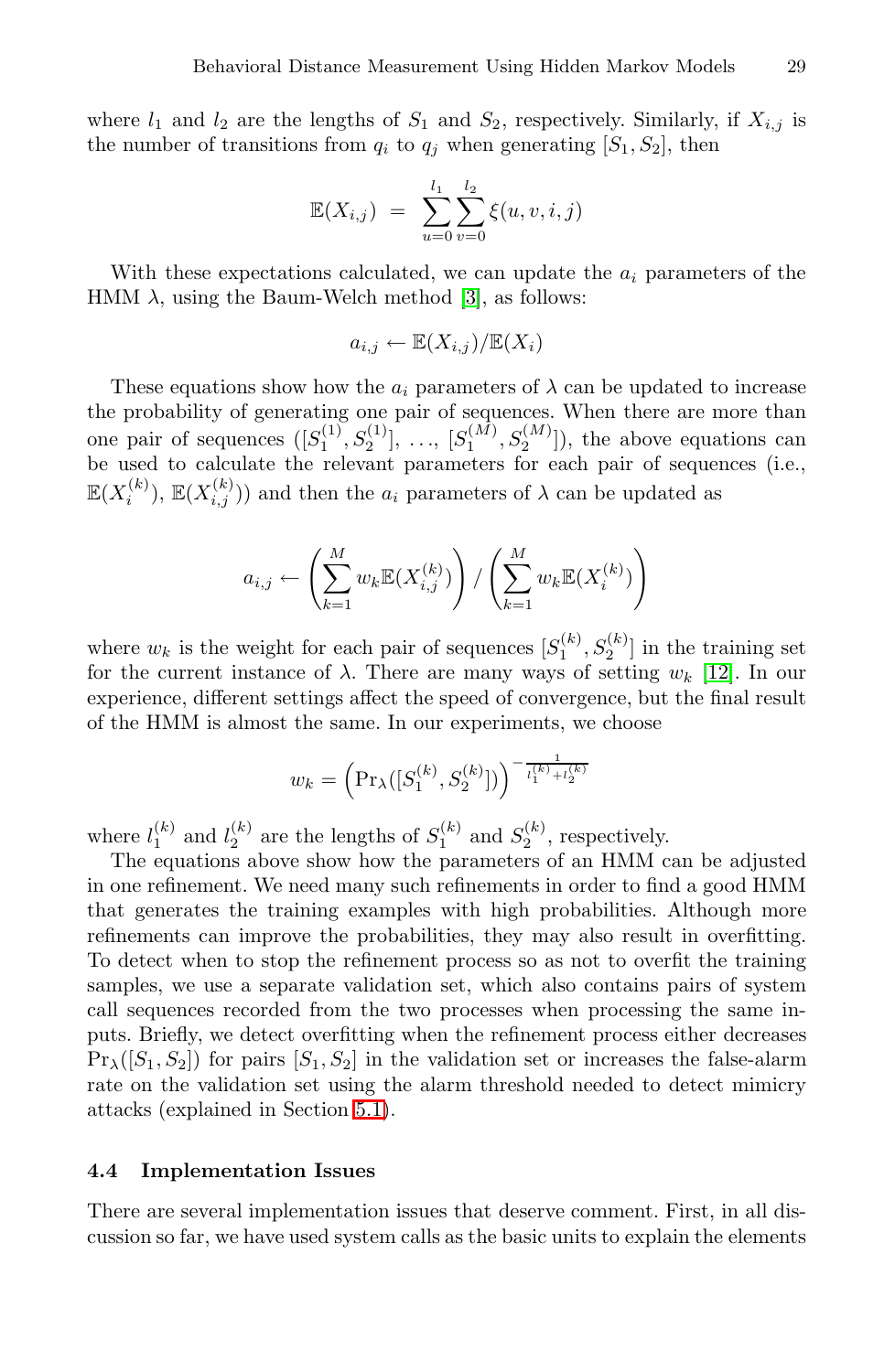of the HMM and our algorithms; i.e., an observable symbol of the HMM is a pair of system calls, one from each process. However, it is advantageous to use system call *phrases* (short sequences of system calls) as the basic unit [\[35,](#page-17-0)[17](#page-16-3)[,18\]](#page-16-7). In our experiments, we use the same phrase-extraction algorithm as in the ED project [\[18\]](#page-16-7). After the system call phrases are identified, an observable symbol of the HMM becomes a pair of system call phrases, one from each process. Other than this, all algorithms presented in this paper remain the same.

Second, the number  $N$  of states in the HMM must be set before training starts. (N does not change once it is set.) A small  $N$  will make the HMM not as powerful as required to model the behavior of the processes, which will, in turn, make mimicry attacks relatively easy. However, a large  $N$  not only degrades the performance of the system, but may also result in overfitting the training data. We have found success in setting  $N$  slightly larger than the length of the longest training sequence so that some dummy symbols  $\sigma$  can be inserted into the sequences, and to use the validation set to detect overfitting. So far we have found that setting  $N$  to be 1.0 to 1.2 times the length of the longest training sequence (in phrases) is a reasonable guideline. In our experiments described in Section [5](#page-11-0) using three different web servers on two different operating systems, this guideline yielded values of N between 10 and 33.

Third, the training of the HMM is a complicated process, which may take a long time. In our experiments, the training for a typical web server application may take more than an hour on a desktop computer with a Pentium IV 3.0 GHz CPU. However, training can be performed offline, and the online monitoring is fast, as in many other applications of HMMs.

A fourth issue concerns the use of a finite set of training samples for estimating the HMM parameters. If we look at the formulas for building the HMM in Section [4.3,](#page-8-0) we see that certain parameters will be set to 0 if there are no or few occurrences of a symbol in the training set. For example, if an observable symbol does not occur often enough, then the probability of that symbol being emitted will be 0 in some states. This should be avoided because no occurrences in the training data might be the result only of a low, but still nonzero, probability of that event. Therefore, in our implementation we ensure a (nonzero) minimum value to the  $a_i$  and  $b_i$  parameters by adding a normalization step at the end of each refinement process.

### <span id="page-11-0"></span>**5 Evaluation and Discussion**

As discussed in Section [4,](#page-4-0) we hypothesized that because the HMM-based approach we advocate here better accounts for the order of system calls, it should better defend against mimicry attacks than the prior ED-based approach [\[18\]](#page-16-7). In this section, we evaluate an implementation of our anomaly detector using HMM-based behavioral distance to determine whether this is, in fact, true, and to gain insight into the computational cost of our approach.

Our evaluation system includes two computers running web servers to process client HTTP requests. One of these computers, denoted **L**, runs Linux kernel 2.6.8, and the other, denoted **W**, runs Windows XP Pro SP2. The web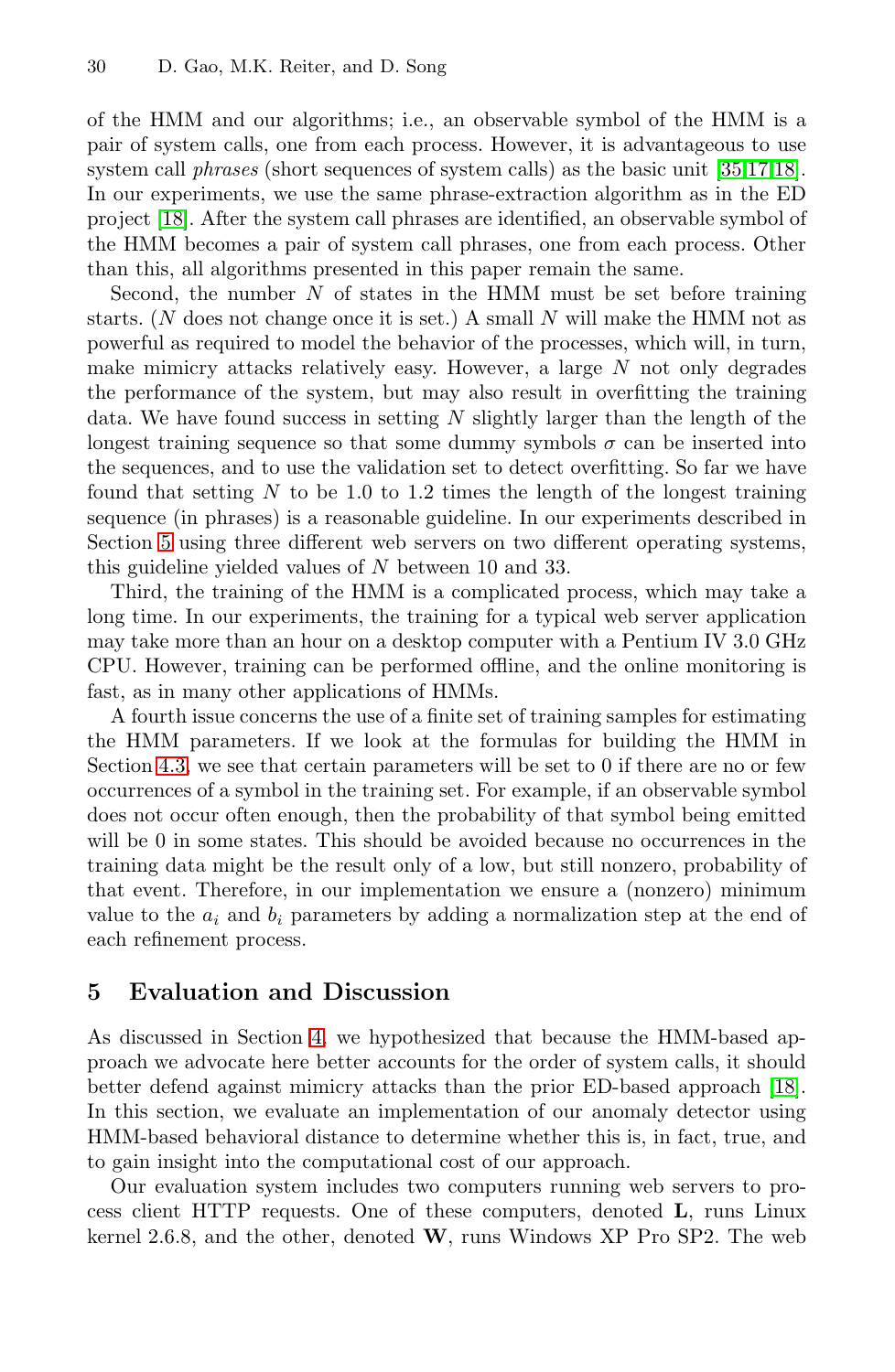server run by each computer differs from test to test, and will be discussed below. In our tests, each of **L** and **W** was given the same sequence of requests (generated from the static test suite of WebBench  $5.0$  $5.0$ ,  $5$  and each recorded the system call sequence, denoted by  $S_{\mathbf{L}}$  and  $S_{\mathbf{W}}$ ,  $\delta$  respectively, of (the thread in) the web server process that handled the request. The behavioral distance is calculated as  $Pr_{\lambda}([S_{\mathbf{L}}, S_{\mathbf{W}}])$ , where  $\lambda$  was trained as described in Section [4.3.](#page-8-0)

#### <span id="page-12-0"></span>**5.1 Resilience Against Mimicry Attacks**

Our chosen measure of the system's resilience to mimicry attacks is the falsealarm rate of the system when it is configured to detect the "best" mimicry attack. Intuitively, a system that offers a low false-alarm rate while detecting the best mimicry attack is doing a good job of discriminating "normal" behavior from even the "best-disguised" abnormal behavior. To compare our results to the ED-based behavioral distance project [\[18\]](#page-16-7), we presume the same system call sequence that the attacker is trying to execute as in the ED project, which is simply an open followed by a write.

To measure the false-alarm rate when detecting the best mimicry, we need to first define what we take as the "best" mimicry attack. Specifically, if we presume that the attacker finds a vulnerability in, say, **L**, then it must craft an attack request that will produce a "normal" behavioral distance between the attack activity on **L** induced by its request  $(S_L)$  and the normal activity on **W** induced by the same request  $(S_{\mathbf{W}})$ . Moreover, the attack activity on **L** must include an open followed by a write (i.e., the attacker's system calls). As such, it would be natural to define the "best" mimicry attack to be the one that yields the most normal behavioral distance, i.e., that maximizes  $Pr_{\lambda}([S_{\mathbf{L}}, S_{\mathbf{W}}])$ . Because we permit the attacker to have complete knowledge of our HMM  $\lambda$ , nothing is hidden from the attacker to prevent his use of this "best" mimicry attack.

Unfortunately, we know of no efficient algorithm for finding this best mimicry attack (an obstacle an attacker would also face), and so we have to instead evaluate our system using an "estimated-best" mimicry attack that we can find efficiently. Rather than maximizing  $Pr_{\lambda}([S_L, S_{\mathbf{W}}])$ , this estimated-best mimicry attack is the one produced by the most probable execution of the HMM  $\lambda$  that includes the attacker's system calls on the platform we presume he can compromise. (The most probable execution does not necessarily yield the mimicry attack that maximizes  $Pr_{\lambda}([S_{\mathbf{L}}, S_{\mathbf{W}}])$ , since many low-probability executions can yield a different  $[S'_{\mathbf{L}}, S'_{\mathbf{W}}]$  that has a larger  $Pr_{\lambda}([S'_{\mathbf{L}}, S'_{\mathbf{W}}])$ .) An algorithm for computing this estimated-best mimicry attack can be found in Appendix [B.](#page-19-0) Another way in which our attack is "estimated-best" is that it assumes the attacker executes its attack within the servers' processing of a single request (an assumption made in the ED project [\[18\]](#page-16-7) as well). Attacks for which the attack activity spans multiple requests or multiple server processes/threads is an area of ongoing work.

<span id="page-12-1"></span> $^5$ VeriTest, <http://www.veritest.com/benchmarks/webbench/default.asp>

<span id="page-12-2"></span> $^6$  System calls on Windows are also called native API calls or kernel calls. We obtain the Windows system call information by overwriting the KiSystemService table in the Windows kernel using a kernel driver we developed.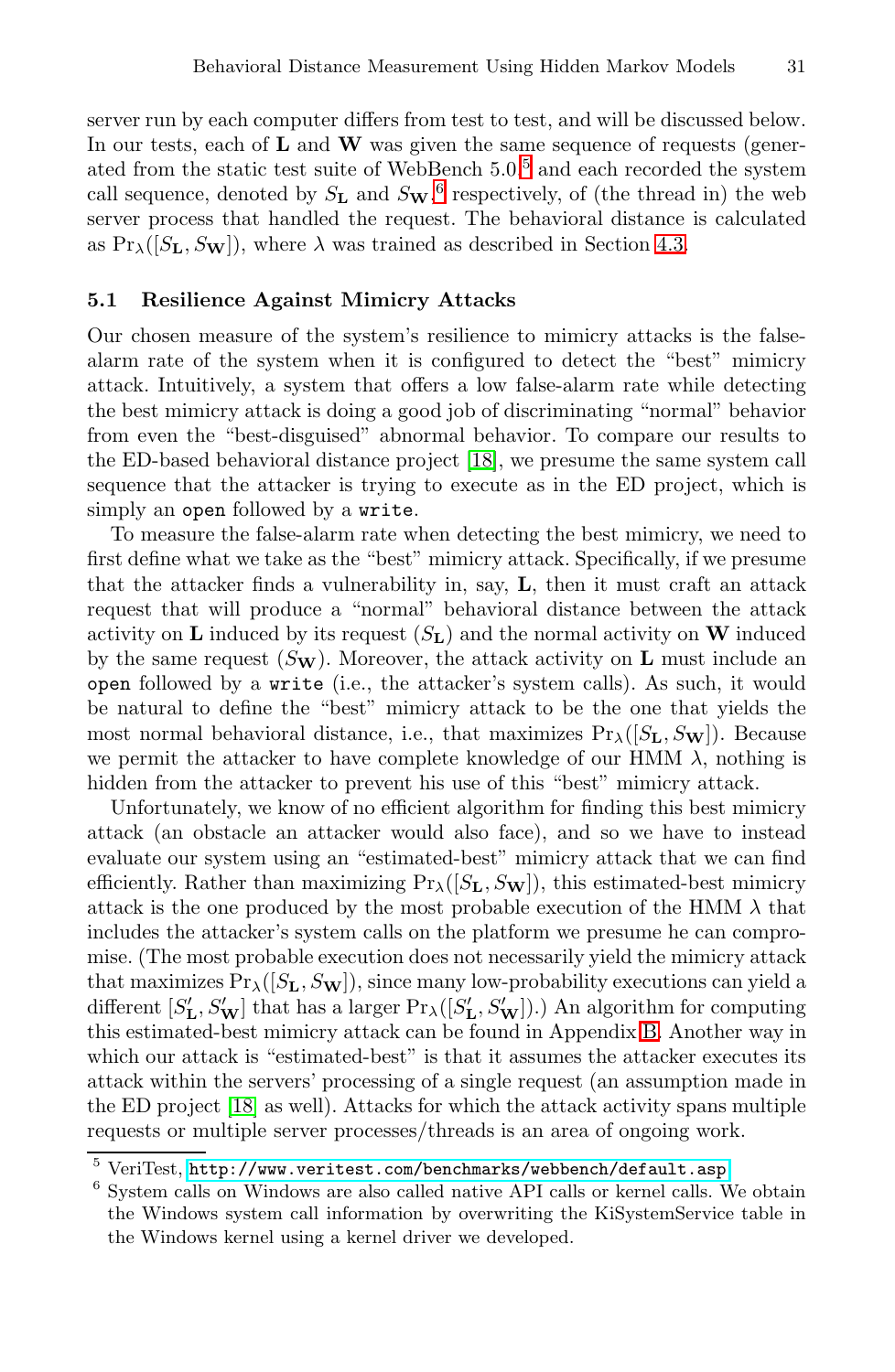Once this estimated-best mimicry attack is found, we set the behavioral distance alarm threshold to be the behavioral distance resulting from this estimatedbest mimicry, and measure the false-alarm rate of the system that results. A false alarm corresponds to a legitimate request that induces a pair of system call sequences with a probability of emission from  $\lambda$  at most the threshold. The falsealarm rate is then calculated as the number of false alarms divided by the total number of requests. We perform our experiments in nine different settings, defined by the web servers that **L** and **W** are running. (The web servers are Apache 2.0.54, Abyss X1 2.0.6 and MyServer 0.8.) Table [1](#page-13-0) presents results using a testing mechanism in which the training (to train the model), validation (to detect overfitting) and evaluation (to evaluate) sets are distinct. They show that the HMM-based behavioral distance has a small (and in many cases, greatly superior to ED) falsealarm rate when detecting the estimated-best mimicry attacks.

| Server   | Server            | ED-based |                                                         | HMM-based |          |
|----------|-------------------|----------|---------------------------------------------------------|-----------|----------|
| on L     | on W              |          | Mimicry on $L$ Mimicry on W Mimicry on $L$ Mimicry on W |           |          |
| Apache   | Apache            | $2.08\%$ | $0.16\%$                                                | $0\%$     | $0.16\%$ |
| Abyss    | Abyss             | $0.4\%$  | $0.32\%$                                                | $0.16\%$  | $0.08\%$ |
|          | MyServer MyServer | $1.36\%$ | $1.2\%$                                                 | $0\%$     | $0\%$    |
| Apache   | Abyss             | $0.4\%$  | $0.32\%$                                                | $0\%$     | $0.16\%$ |
| Abyss    | Apache            | $0.8\%$  | $0.48\%$                                                | $0.08\%$  | $0.08\%$ |
| Apache   | MyServer          | $0\%$    | $3.65\%$                                                | $0\%$     | $0\%$    |
| MyServer | Apache            | $6.4\%$  | $0.16\%$                                                | $0\%$     | $0\%$    |
| Abyss    | MyServer          | $0\%$    | $1.91\%$                                                | $0\%$     | $1.44\%$ |
| MyServer | Abyss             | $0.4\%$  | $0.08\%$                                                | $0.4\%$   | $0\%$    |

<span id="page-13-0"></span>**Table 1.** False-alarm rate when detecting the estimated-best mimicry attack

#### **5.2 Performance Overhead**

To evaluate the performance overhead of a system using our HMM-based behavioral distance, we run two experiments. First, we measure the time it takes to calculate the behavioral distance, and compare that with the ED-based approach. Second, we apply the HMM-based behavioral distance on real servers and evaluate its performance overhead.

In the first experiment, we measure the time it takes for our implementations of the behavioral distance measurement (both the ED-based and the HMMbased) to calculate the behavioral distance of 1200 pairs of system call sequences on a Pentium IV 2.0GHz computer with 512MB of memory. In 10 runs of the experiment, the HMM-based calculation takes 2.269 seconds on average, and the ED-based calculation takes 2.422 seconds on average. As such, our HMM-based calculation is 6.32% faster than the ED-based calculation.

In the second experiment, we augment the setup containing **L** and **W** with two additional machines, a proxy **P** and a client **C**, and connect them in a 100 Mbps local area network. Table [2](#page-14-0) summarizes the properties of **L**, **W**, **P**, and **C**. The client **C** submits requests to the proxy **P**, which forwards the requests to both **L** and **W** for processing. Responses from **L** and **W** are sent to **P**, which then sends a response to **C**. **C** uses the benchmark program WebBench 5.0 to issue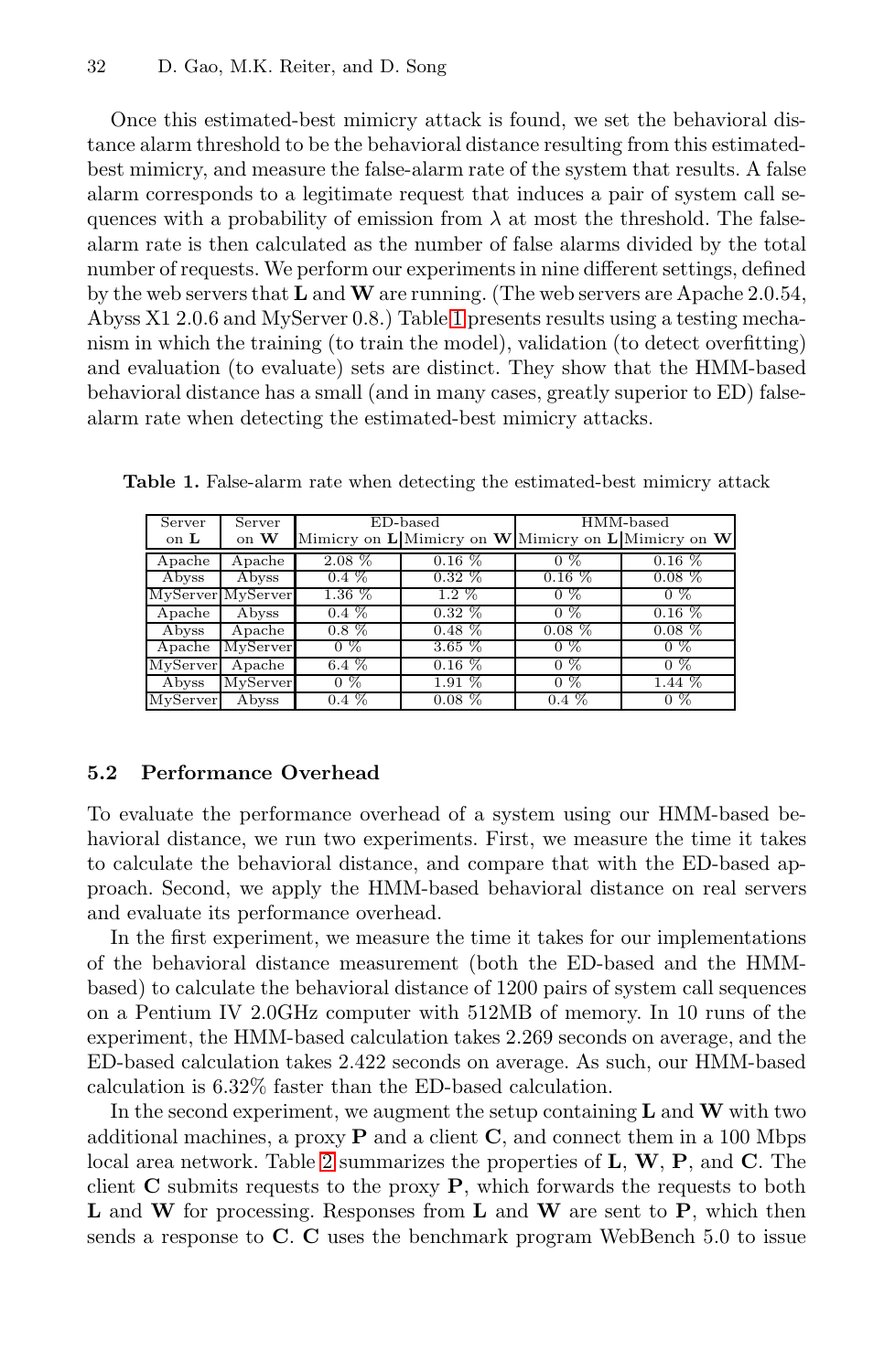requests. All tests utilize the static test suite shipped with WebBench 5.0, with a setting of 10 concurrent client threads. Each test was run for 1600 seconds with statistics calculated at 100-second intervals. In these tests, both **L** and **W** run the Apache web server 2.2.2.

<span id="page-14-0"></span>**Table 2.** Configurations of computers in the performance overhead evaluation

|   | Machine Name Operating System                        | CPU                               | Memory Remarks |  |
|---|------------------------------------------------------|-----------------------------------|----------------|--|
|   | $L$ inux kernel 2.6.8                                | Pentium IV 2.0 GHz 512 MB Replica |                |  |
| w | Windows XP Pro SP2 Pentium IV 2.0 GHz 512 MB Replica |                                   |                |  |
|   | Linux kernel 2.6.11 Pentium IV 3.0 GHz 1 GB Proxy    |                                   |                |  |
|   | Windows XP Pro SP2 Pentium IV 2.2 GHz 512 MB Client  |                                   |                |  |

We are primarily interested in the request throughput and latency as observed by **C** in five tests. In the first test, each of **L** and **W** sends its response to the client's request to the proxy **P**, which performs output voting on (i.e., compares) these responses before responding to the client. Specifically, in the first test, no system call traces are collected on **L** or **W**, and no behavioral distance is calculated; as such, this serves as a baseline for our tests. In the second test, **L** and **W** additionally capture the system calls made by the web server processes/threads, and send the system call information to another machine (not  $\bf{P}$ ) for logging and, potentially, offline behavioral-distance calculations. This test thus includes the costs of collecting the system call information and sending it off the server machines, but not the cost of calculating behavioral distances. In the third test, the system call information is sent to proxy **P** (and not to other machines) for online behavioral distance calculation. **P** computes the behavioral distance (in addition to performing output voting, as in the other tests) before responding to the client. In the fourth test, the results of each behavioral distance calculation is cached at **P** so that it need not be performed again if the same system call sequences are received from **L** and **W** in the future. In the last test, only **W** and **C** are used to evaluate the performance of an individual server, in which neither output voting nor behavioral distance is used. We monitor the throughput and latency in each test. The results are shown in Figure [1.](#page-15-2)

Results from the first test, in which **P** does output voting only, serve as a reference. The second test shows the performance overhead of simply capturing and transporting the system call information off of **L** and **W**. From the results, we can see that this overhead is very small: roughly  $1\%$  in throughput and 0.03 millisecond in latency on average. Results of the third test show the overhead of capturing system call information and performing HMM-based behavioral distance calculation on the critical path of responding to the client. As shown, this cost adds substantial overhead to the request processing time. However, the fourth test shows that this cost can be substantially reduced by caching the behavioral distance results. It takes some time for the cache to warm up, and by the end of the test there is less than a 20% throughput loss and 0.59 milliseconds of additional latency on average. Comparing the results of the fourth and the fifth tests, we also see that **L** and **W** are roughly 25% underutilized in the fourth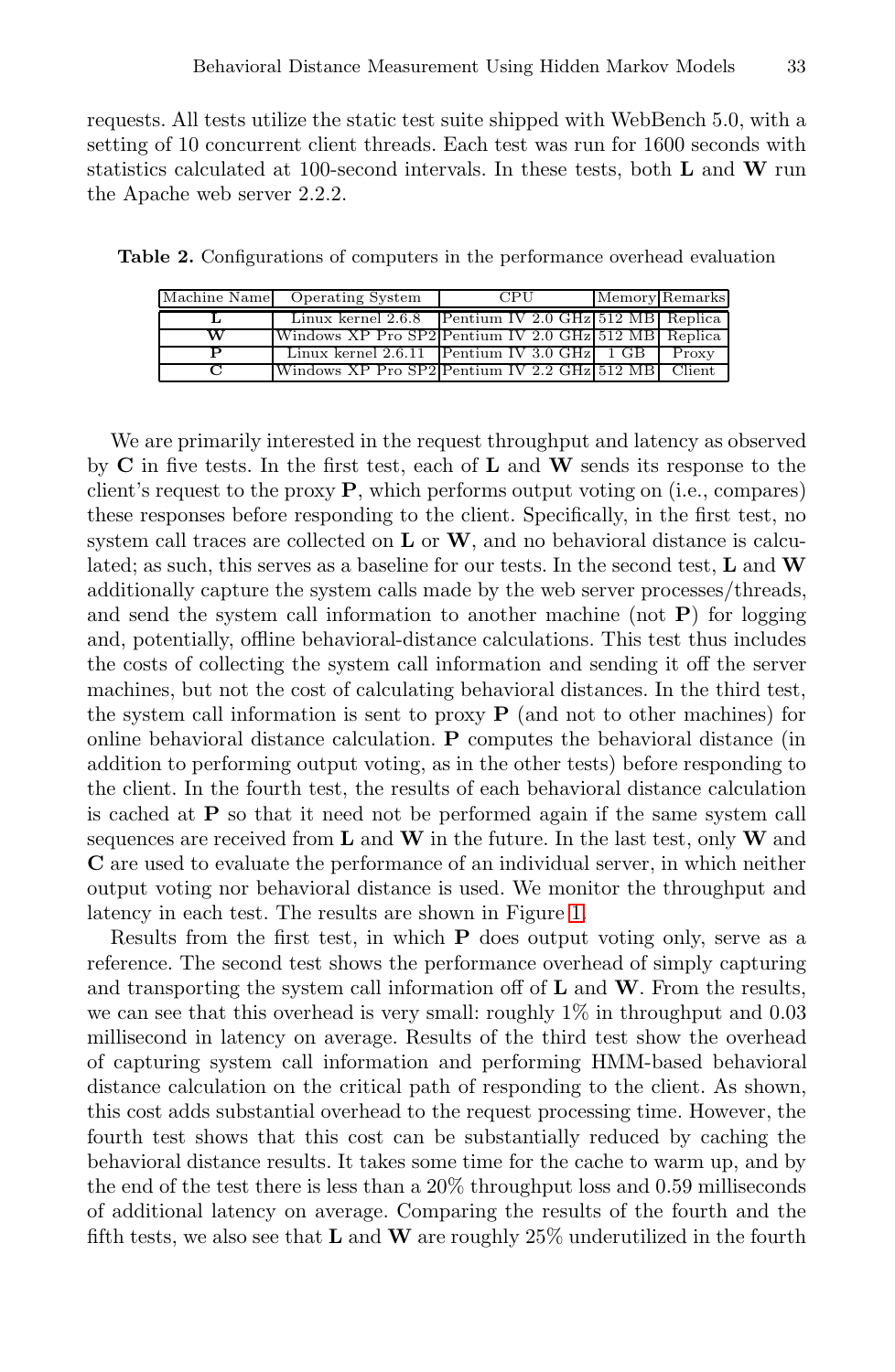

**Fig. 1.** Performance Overhead of the HMM-based Behavioral Distance

<span id="page-15-2"></span>experiment due to the bottleneck created at the proxy. Instantiating the proxy with a faster machine would presumably improve this situation.

# **6 Conclusion**

In this paper we presented a new algorithm for computing behavioral distance between processes. Our approach addresses shortcomings in prior techniques; in particular, it better accounts for system-call orderings while offering comparable performance. Empirical tests suggest that our algorithm offers strong defense against mimicry attacks, while providing substantial improvement in the false-alarm rate over previous proposals. We believe that this algorithm is a significant step toward the practical use of behavioral distance as an anomaly detection technique, particularly for fault- and intrusion-tolerant architectures that already redundantly execute requests on multiple diverse platforms.

# <span id="page-15-1"></span>**References**

- 1. M. Abd-El-Malek, G. R. Ganger, G. R. Goodson, M. K. Reiter, and J. J. Wylie. Fault-scalable Byzantine fault-tolerant services. In Proceedings of the 20th ACM Symposium on Operating Systems Principles, pages 59–74, October 2005.
- <span id="page-15-0"></span>2. L. Alvisi, D. Malkhi, E. Pierce, and M. K. Reiter. Fault detection for Byzantine quorum systems. IEEE Transactions on Parallel Distributed Systems, 12(9), September 2001.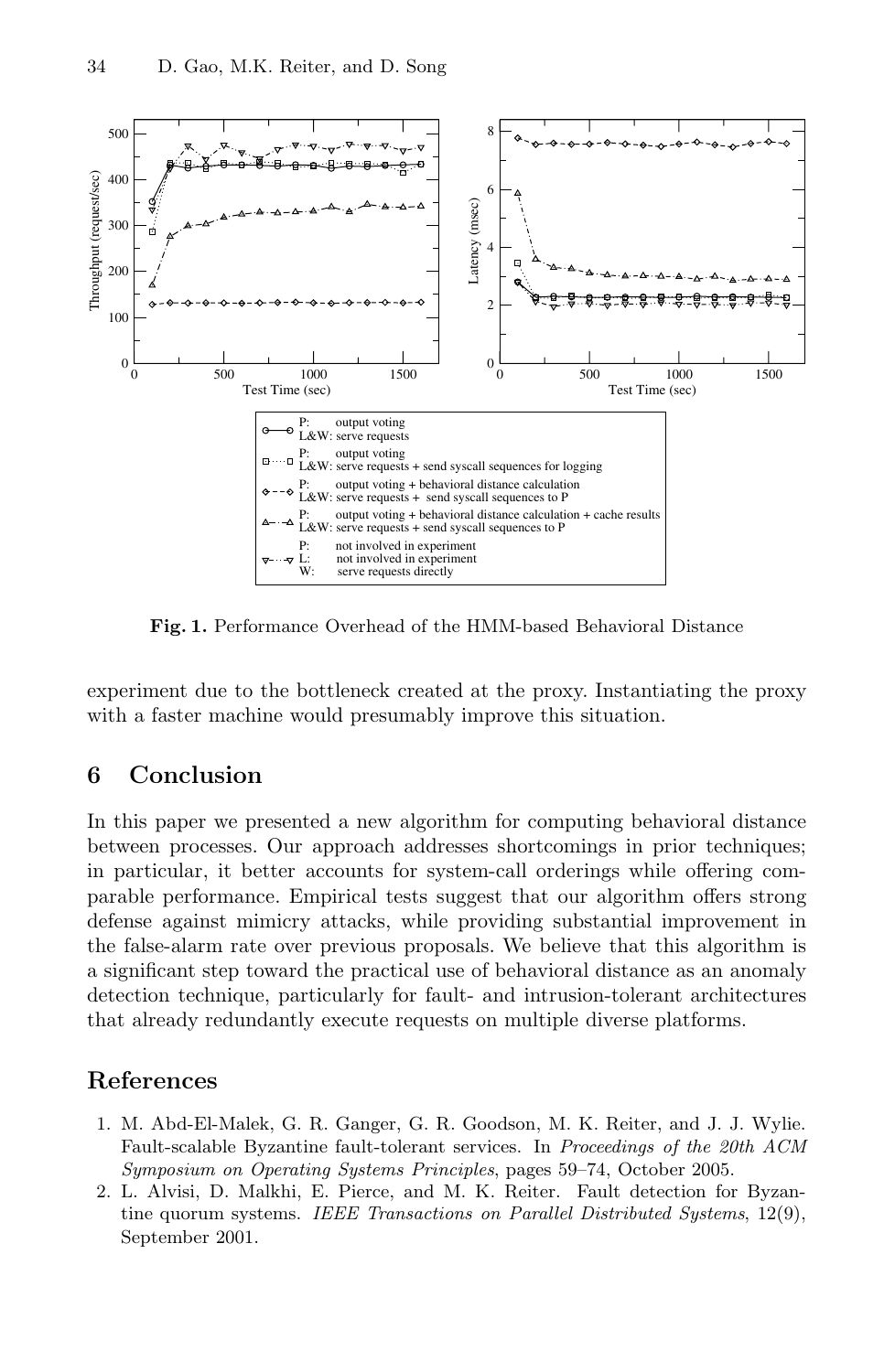- <span id="page-16-17"></span>3. L. E. Baum and T. Petrie. Statistical inference for probabilistic functions of finite state Markov chains. Ann. Math. Statist., 37:1554–1563, 1966.
- <span id="page-16-16"></span>4. S. Bhatkar, A. Chaturvedi, and R. Sekar. Dataflow anomaly detection. In Proceedings of the 2006 IEEE Symposium on Security and Privacy, 2006.
- <span id="page-16-9"></span>5. R. W. Buskens and R. P. Bianchini, Jr. Distributed on-line diagnosis in the presence of arbitrary faults. In Proceedings of the 23rd International Symposium on Fault-Tolerant Computing, pages 470–479, June 1993.
- <span id="page-16-11"></span>6. C. Cachin and J. A. Poritz. Secure intrusion-tolerant replication on the Internet. In Proceedings of the 2002 International Conference on Dependable Systems and Networks, 2002.
- <span id="page-16-10"></span>7. M. Castro and B. Liskov. Practical Byzantine fault tolerance and proactive recovery. ACM Transactions on Computer Systems, 20(4), November 2002.
- <span id="page-16-13"></span>8. M. Castro, R. Rodrigues, and B. Liskov. BASE: Using abstraction to improve fault tolerance. ACM Transactions on Computer Systems, 21(3), August 2003.
- <span id="page-16-12"></span>9. L. Chen and A. Avizienis. N-version programming: A fault-tolerance approach to reliability of software operation. In Proceedings of the 8th International Symposium on Fault-Tolerant Computing, pages 3–9, 1978.
- <span id="page-16-8"></span>10. S. Cho and S. Han. Two sophisticated techniques to improve HMM-based intrusion detection systems. In Proceedings of the 6th International Symposium on Recent Advances in Intrusion Detection (RAID 2003), 2003.
- <span id="page-16-14"></span>11. B. Cox, D. Evans, A. Filipi, J. Rowanhill, W. Hu, J. Davidson, J. Knight, A. Nguyen-Tuong, and J. Hiser. N-variant systems – A secretless framework for security through diversity. In Proceedings of the 15th USENIX Security Symposium, August 2006.
- <span id="page-16-18"></span>12. R. I. A. Davis, B. C. Lovell, and T. Caelli. Improved estimation of Hidden Markov Model parameters from multiple observation sequences. In Proceedings of the 16th International Conference on Pattern Recognition (ICPR 2002), 2002.
- <span id="page-16-4"></span>13. H. H. Feng, J. T. Giffin, Y. Huang, S. Jha, W. Lee, and B. P. Miller. Formalizing sensitivity in static analysis for intrusion detection. In Proceedings of the 2004 IEEE Symposium on Security and Privacy, 2004.
- <span id="page-16-2"></span>14. H. H. Feng, O. M. Kolesnikov, P. Fogla, W. Lee, and W. Gong. Anomaly detection using call stack information. In Proceedings of the 2003 IEEE Symposium on Security and Privacy, 2003.
- <span id="page-16-0"></span>15. S. Forrest, S. A. Hofmeyr, A. Somayaji, and T. A. Longstaff. A sense of self for Unix processes. In Proceedings of the 1996 IEEE Symposium on Security and Privacy, 1996.
- <span id="page-16-6"></span>16. D. Gao, M. K. Reiter, and D. Song. Gray-box extraction of execution graph for anomaly detection. In Proceedings of the 11th ACM Conference on Computer  $\mathcal{C}$ Communication Security, 2004.
- <span id="page-16-3"></span>17. D. Gao, M. K. Reiter, and D. Song. On gray-box program tracking for anomaly detection. In Proceedings of the 13th USENIX Security Symposium, 2004.
- <span id="page-16-7"></span>18. D. Gao, M. K. Reiter, and D. Song. Behavioral distance for intrusion detection. In Proceedings of the 8th International Symposium on Recent Advances in Intrusion Detection (RAID 2005), 2005.
- <span id="page-16-1"></span>19. J. T. Giffin, S. Jha, and B. P. Miller. Detecting manipulated remote call streams. In Proceedings of the 11th USENIX Security Symposium, 2002.
- <span id="page-16-5"></span>20. J. T. Giffin, S. Jha, and B. P. Miller. Efficient context-sensitive intrusion detection. In Proceedings of Symposium on Network and Distributed System Security, 2004.
- <span id="page-16-15"></span>21. C. Kruegel, D. Mutz, F. Valeur, and G. Vigna. On the detection of anomalous system call arguments. In Proceedings of the 8th European Symposium on Research in Computer Security (ESORICS 2003), 2003.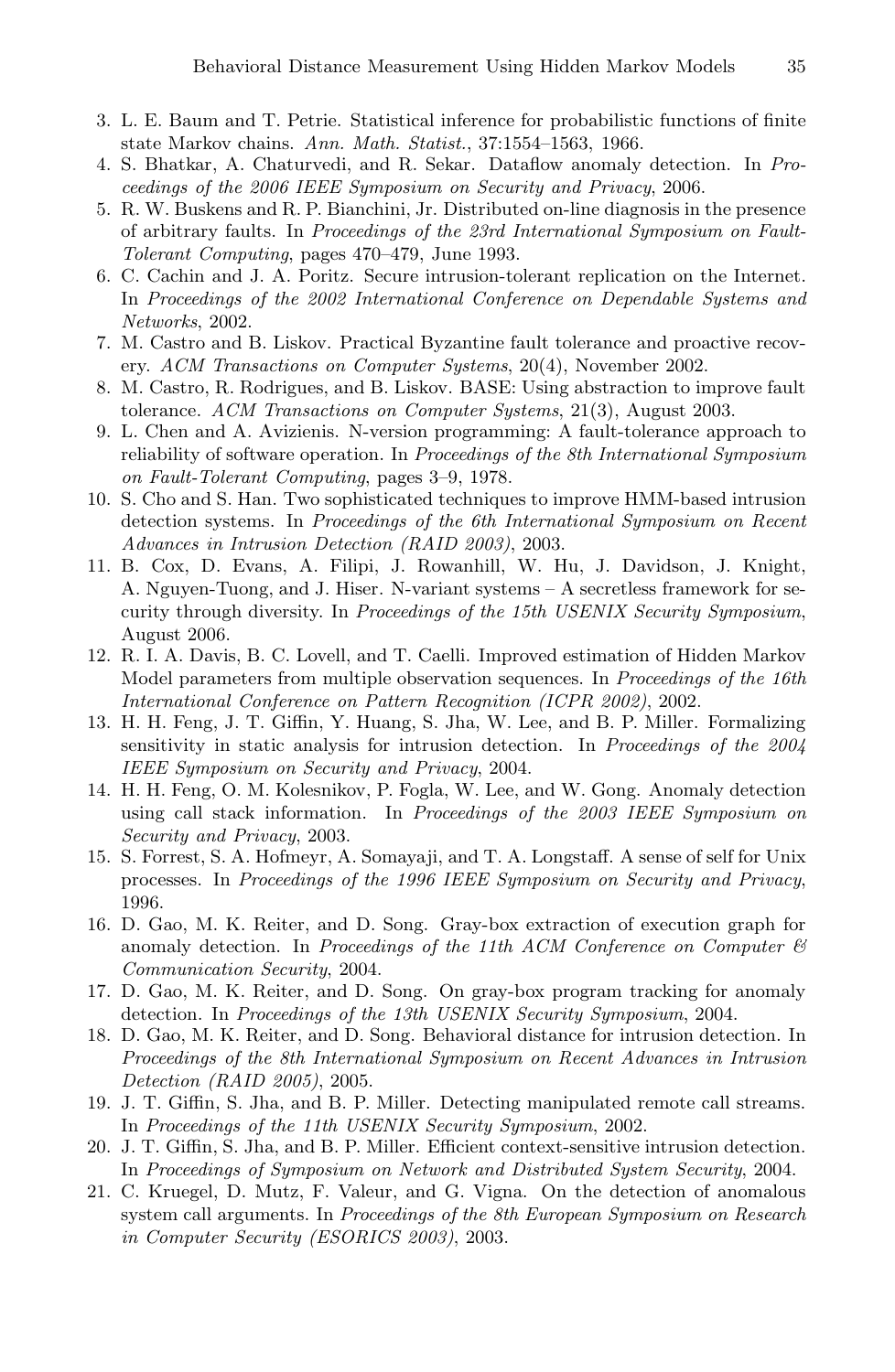- <span id="page-17-13"></span><span id="page-17-8"></span>22. L. Lamport. The implementation of reliable distributed multiprocess systems. Computer Networks, 2:95–114, 1978.
- 23. I. M. Meyer and R. Durbin. Comparative ab initio prediction of gene structures using pair HMMs. Oxford University Press, 2002.
- <span id="page-17-14"></span>24. L. Pachter, M. Alexandersson, and S. Cawley. Applications of generalized pair Hidden Markov Models to alignment and gene finding problems. Computational Biology, 9(2), 2002.
- <span id="page-17-12"></span><span id="page-17-10"></span>25. L. R. Rabiner. A tutorial on Hidden Markov Models and selected applications in speech recognition. In *Proceedings of IEEE*, February 1989.
- 26. M. K. Reiter. Secure agreement protocols: Reliable and atomic group multicast in Rampart. In Proceedings of the 2nd ACM Conference on Computer and Communication Security, pages 68–80, November 1994.
- <span id="page-17-9"></span>27. F. B. Schneider. Implementing fault-tolerant services using the state machine approach: A tutorial. ACM Computing Surveys, 22(4):299–319, December 1990.
- <span id="page-17-2"></span>28. R. Sekar, M. Bendre, D. Dhurjati, and P. Bollineni. A fast automaton-based method for detecting anomalous program behaviors. In Proceedings of the 2001 IEEE Symposium on Security and Privacy, 2001.
- <span id="page-17-5"></span>29. P. H. Sellers. On the theory and computation of evolutionary distances. SIAM J. Appl. Math., 26:787–793, 1974.
- <span id="page-17-7"></span>30. K. Shin and P. Ramanathan. Diagnosis of processors with Byzantine faults in a distributed computing system. In Proceedings of the 17th International Symposium on Fault-Tolerant Computing, pages 55–60, 1987.
- <span id="page-17-3"></span>31. K. Tan, J. McHugh, and K. Killourhy. Hiding intrusions: From the abnormal to the normal and beyond. In Proceedings of the 5th International Workshop on Information Hiding, October 2002.
- <span id="page-17-1"></span>32. D. Wagner and D. Dean. Intrusion detection via static analysis. In Proceedings of the 2001 IEEE Symposium on Security and Privacy, 2001.
- <span id="page-17-4"></span>33. D. Wagner and P. Soto. Mimicry attacks on host-based intrusion detection systems. In Proceedings of the 9th ACM Conference on Computer and Communications Security, 2002.
- <span id="page-17-6"></span>34. C. Warrender, S. Forrest, and B. Pearlmutter. Detecting intrusions using system calls: alternative data models. In Proceedings of the 1999 IEEE Symposium on Security and Privacy, 1999.
- <span id="page-17-0"></span>35. A. Wespi, M. Dacier, and H. Debar. Intrusion detection using variable-length audit trail patterns. In Proceedings of the 2000 Recent Advances in Intrusion Detection, 2000.
- <span id="page-17-11"></span>36. J. Yin, J. Martin, A. Venkataramani, L. Alvisi, and M. Dahlin. Separating agreement from execution for Byzantine fault tolerant services. In Proceedings of the 19th ACM Symposium on Operating System Principles, October 2003.

# <span id="page-17-15"></span>**A Updating the** *b<sup>i</sup>* **Parameters of** *λ*

The idea of updating  $b_i$  parameters of  $\lambda$  is the same as of updating  $a_i$  (see Section [4.3\)](#page-8-0). Here, we need to calculate the expected number of times  $\lambda$  emits observable symbol [x, y] at  $q_i$ , when generating [ $S_1, S_2$ ]. To compute this expectation, we first define a conditional probability,  $\zeta([x, y], u, v, i)$ , as follows: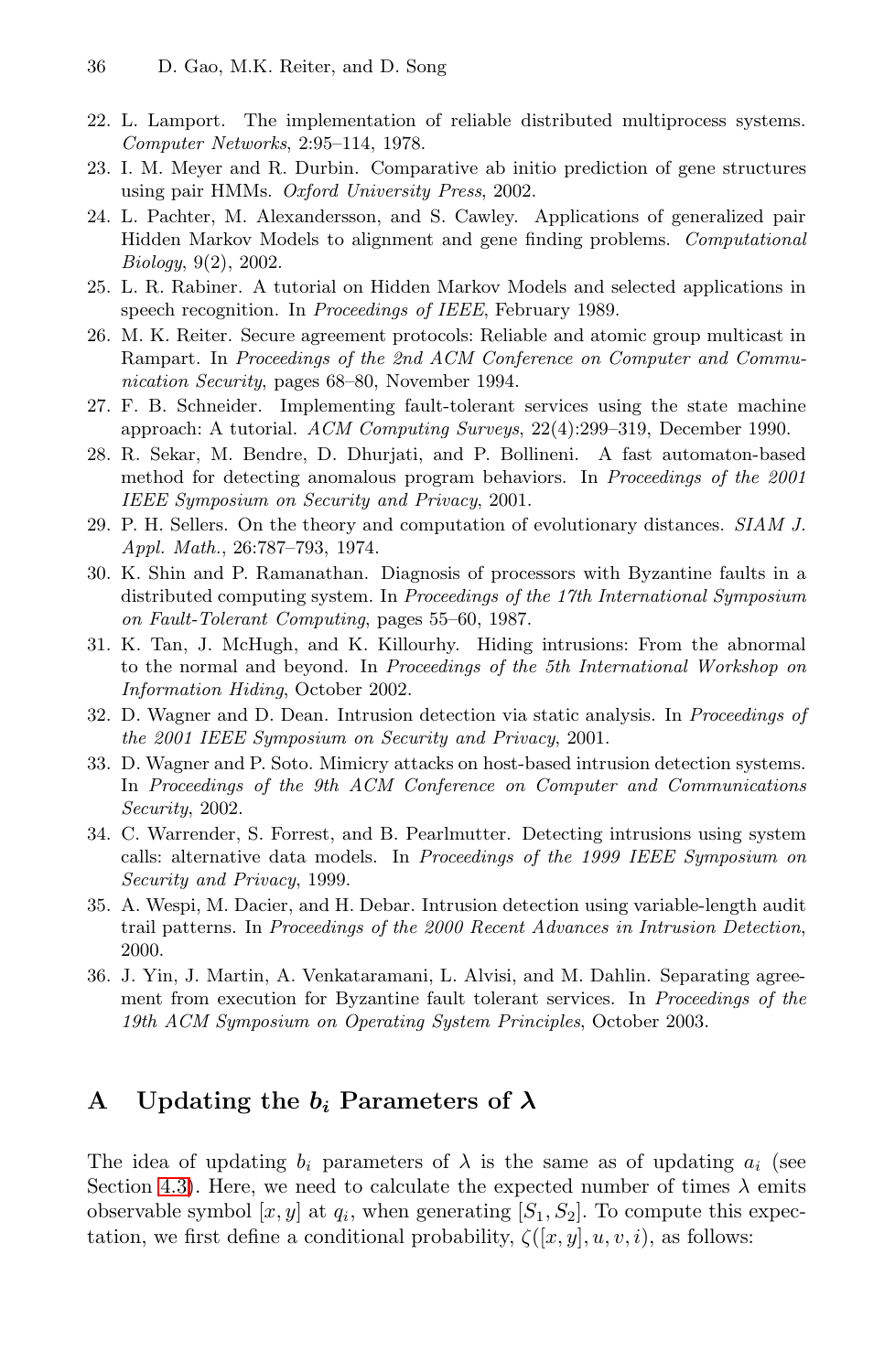$$
\zeta([x,y],u,v,i) = \Pr_{\lambda} \left( \left( \begin{matrix} \text{State}^t = q_i \; \wedge \\ \text{Out}_1^t = \text{Seq}(x) \; \wedge \\ \text{Out}_2^t = \text{Seq}(y) \; \wedge \\ t \geq 0 \; \text{Out}_1^{\leq t} = \text{Pre}(S_1,u) \; \wedge \\ \text{Out}_2^{\leq t} = \text{Pre}(S_2,v) \end{matrix} \right) \; \left( \begin{matrix} \text{Out}_1^{>0} = S_1 \; \wedge \\ \text{Out}_2^{>0} = S_2 \end{matrix} \right)
$$

where

$$
Seq(x) = \begin{cases} \langle x \rangle & \text{if } x \neq \sigma \\ \langle \rangle & \text{if } x = \sigma \end{cases}
$$

and  $\mathsf{Out}_1^t$  is the sequence of system calls from  $C_1$  in the first component of the emitted symbol in iteration  $t$ , with either one (if the component of the emitted symbol is not  $\sigma$ ) or zero (if the component of the emitted symbol is  $\sigma$ ) system call in the sequence.  $\mathsf{Out}_2^t$  is defined similarly.

 $\zeta([x,y],u,v,i)$  represents the probability of  $\lambda$  being in state  $q_i$  after emitting u system calls for process 1 and v system calls for process 2, and the last observable symbol emitted by state  $q_i$  is  $[x, y]$ , given that the system call sequences for process 1 and process 2 are  $S_1$  and  $S_2$ , respectively. Note that

$$
\gamma(u, v, i) = \sum_{[x,y]} \zeta([x, y], u, v, i)
$$

We can calculate  $\zeta([x,y],u,v,i)$  easily as follows:

$$
\zeta([x, y], u, v, i) = \begin{cases}\n\frac{\left(\sum_{j=0}^{N} \alpha(u-1, v, j)a_{j,i}b_i([x, \sigma])\right)\beta(u, v, i)}{\Pr_{\lambda}([S_1, S_2])} & \text{if } x = s_{1,u} \land y = \sigma \\
\frac{\left(\sum_{j=0}^{N} \alpha(u, v-1, j)a_{j,i}b_i([G, y])\right)\beta(u, v, i)}{\Pr_{\lambda}([S_1, S_2])} & \text{if } x = \sigma \land y = s_{2,v} \\
\frac{\left(\sum_{j=0}^{N} \alpha(u-1, v-1, j)a_{j,i}b_i([x, y])\right)\beta(u, v, i)}{\Pr_{\lambda}([S_1, S_2])} & \text{if } x = s_{1,u} \land y = s_{2,v} \\
0 & \text{otherwise}\n\end{cases}
$$

Let the random variable  $X_{i,[x,y]}$  be the number of times that state  $q_i$  is visited when  $q_i$  emits observable symbol  $[x, y]$ , when  $\lambda$  generates  $[S_1, S_2]$ . For the same reason as explained in Section [4.3,](#page-8-0)

$$
\mathbb{E}(X_{i,[x,y]}) = \begin{cases} \sum_{u=1}^{l_1} \sum_{v=0}^{l_2} \zeta([x,y],u,v,i) & \text{if } x \neq \sigma \wedge y = \sigma \\ \sum_{u=0}^{l_1} \sum_{v=1}^{l_2} \zeta([x,y],u,v,i) & \text{if } x = \sigma \wedge y \neq \sigma \\ \sum_{u=1}^{l_1} \sum_{v=1}^{l_2} \zeta([x,y],u,v,i) & \text{if } x \neq \sigma \wedge y \neq \sigma \end{cases}
$$

and the  $b_i$  parameters of  $\lambda$  can be updated as

$$
b_i([x,y]) \leftarrow \left(\sum_{k=1}^M w_k \mathbb{E}(X_{i,[x,y]}^{(k)})\right) / \left(\sum_{k=1}^M w_k \mathbb{E}(X_i^{(k)})\right)
$$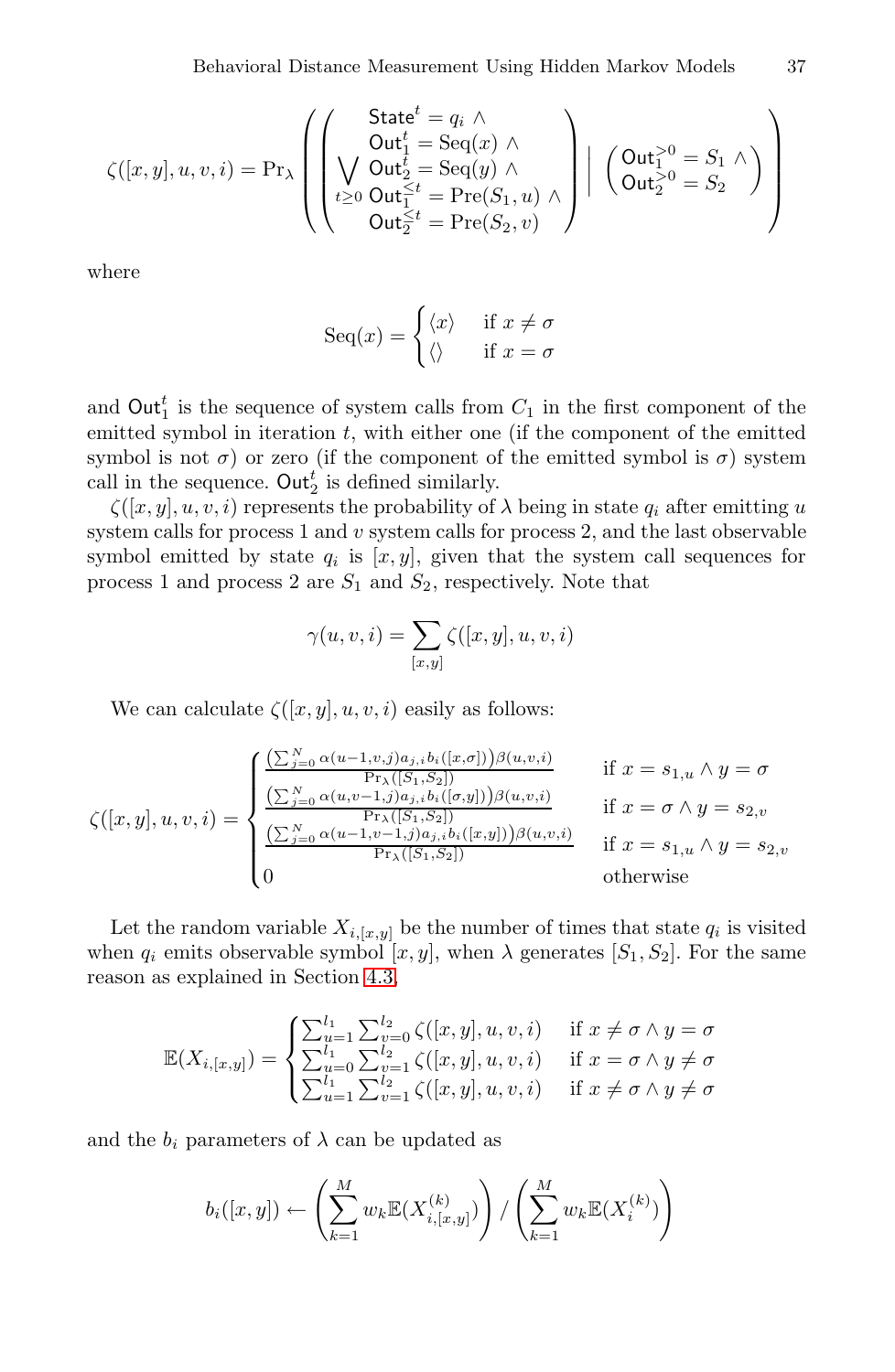## <span id="page-19-0"></span>**B Estimating the Best Mimicry Attack**

In this section we show how to estimate the best mimicry attack given an HMM  $\lambda$ . Suppose that the attacker has found a vulnerability in process 2, and wants to use that vulnerability to exploit the process. Let  $S_2$  denote the system call sequence that constitutes the attacker's system calls (e.g.,  $S_2 = \langle$  open, write $\rangle$ ). Let  $\hat{S}_2$  be an extended sequence of  $S_2$ , i.e.,  $\hat{S}_2$  is obtained by inserting arbitrarily many system calls into  $S_2$  at any locations. When the anomaly detector utilizes HMM-based behavioral distance, a mimicry attack is some  $\hat{S}_2$  that induces a large  $Pr_{\lambda}([S_1, \hat{S}_2])$ , where  $S_1$  is the sequence of system calls induced by the attack request at process 1 (not compromised). We assume that  $S_1$  is fixed (vs. being chosen by the attacker), which is typical since for many applications an attack request against process 2 induces an error on process 1 (e.g., a page-not-found error). If the attacker can induce several possible sequences at process 1, then this analysis would need to be repeated with the various alternatives.

For a fixed pair of system call sequences  $S_1$  and  $\hat{S_2}$ , let  $\hat{Pr}_{\lambda}([S_1, \hat{S_2}])$  denote the probability of the most probable execution of  $\lambda$  that generates  $[S_1, \hat{S}_2]$ . Note that  $\Pr_{\lambda}([S_1, \hat{S}_2]) < \Pr_{\lambda}([S_1, \hat{S}_2])$ , since multiple executions can yield  $[S_1, \hat{S}_2]$ (including that which occurs with probability  $\hat{\Pr}_{\lambda}([S_1, \hat{S}_2])$ ). Given  $S_2$ , there are many different possibilities for  $\hat{S}_2$ . Each  $\hat{S}_2$  has a corresponding  $\hat{\Pr}_{\lambda}([S_1, \hat{S}_2])$ . Here we define the "best" mimicry attack, given  $S_1$ ,  $S_2$  and  $\lambda$ , as the  $\hat{S_2}$  that maximizes  $\hat{\Pr}_{\lambda}([S_1, \hat{S}_2]),$  i.e., the estimated-best mimicry attack is

$$
\argmax_{\hat{S_2}} \hat{\mathrm{Pr}}_{\lambda}([S_1, \hat{S_2}])
$$

To summarize, in order to find the estimated-best mimicry attack, we need to try different possible  $\hat{S}_2$  sequences, and different executions of the HMM in generating  $[S_1, \tilde{S}_2]$  in order to find the one that results in the highest probability. Here we propose an efficient algorithm to do this.

We first try to find the estimated-best  $\hat{S}_2$ , by considering ways to improve a given mimicry attack, i.e., to modify  $\hat{S}_2$  to increase  $\hat{\Pr}_{\lambda}([S_1, \hat{S}_2])$ . This can be achieved by changing the way a transition is made from any state  $q_i$  to  $q_j$ when generating  $[S_1, \hat{S}_2]$ . Since we are modifying an existing mimicry attack, we want to make sure that the modification does not emit any system calls in  $S_1$ , otherwise the mimicry attack will fail (though the modification can emit additional system calls for process 2).

There are basically two ways to transition from  $q_i$  to  $q_j$ : an execution of the HMM makes a transition from  $q_i$  to  $q_j$  directly with probability  $a_{i,j}$ ; or an execution makes a transition from  $q_i$  to  $q_j$  indirectly by visiting some states in the HMM (and emitting some observable symbols). Note that in the latter case, the observable symbols emitted for process 1 need to be  $\sigma$ 's, while the symbols emitted for process 2 can be any system calls in  $C_2$ . In order to find the best way (the one with highest probability), we define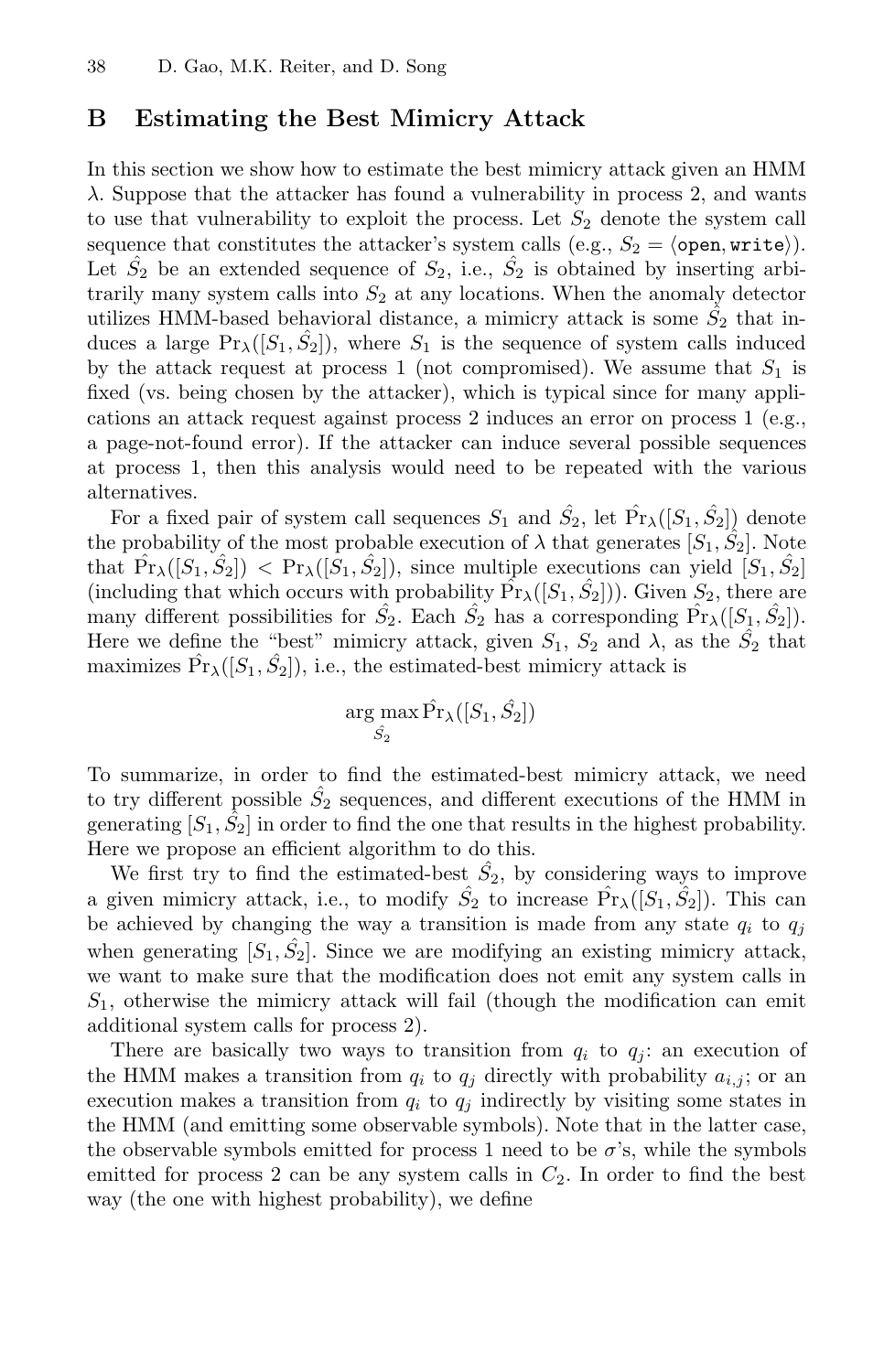$$
\hat{a}_{i,j}(e) = \max\left(\left\{\Pr_{\lambda}\left(\bigvee_{t_2>t_1\geq 0}\begin{matrix} \text{State}^{t_1} = q_i \wedge \\ \text{State}^{t_2} = q_j \wedge \\ 0 \text{Out}_1^{>t_1 \wedge < t_2} = \langle \rangle \wedge \\ 0 \text{Out}_2^{>t_1 \wedge < t_2} = S \end{matrix}\right)\right\}_{S \neq \langle \rangle \wedge e \notin S} \cup \{a_{i,j}\}\right)
$$

where  $\langle \rangle$  represents an empty sequence, and S is any non-empty sequence of system calls from  $(C_2 \setminus \{e\})$ . Out<sup>>t<sub>1</sub>∧ < t<sub>2</sub> is the sequence of system calls from  $C_1$ </sup> in the first components of the emitted symbols (less  $\sigma$ ) between iteration  $t_1 + 1$ and iteration  $t_2 - 1$ , and similarly for  $\text{Out}_2^{>t_1 \wedge < t_2}$ .  $\hat{a}_{i,j}(e)$  represents the highest probability of emitting any system calls for process  $2$  except  $e$ , while emitting no system call (only a sequence of  $\sigma$ ) for process 1, when transitioning from  $q_i$ to  $q_i$ . (It may not be clear now why a special system call e needs to be excluded. We will explain this later in this section.) Note that a special case is when  $S$  is empty, which corresponds to transitioning from  $q_i$  to  $q_j$  directly.

 $\hat{a}_{i,j}(e)$  can be solved efficiently by solving for all-pairs shortest paths in a graph  $G = \langle V, E \rangle$ , where V consists of two nodes  $q_i^{\text{in}}$  and  $q_i^{\text{out}}$  for every state  $q_i$ in the HMM, and the cost  $c(n_1, n_2)$  for each edge  $(n_1, n_2)$  is defined as

$$
c(n_1, n_2) = \begin{cases} |\log a_{i,j}| & \text{if } n_1 = q_i^{\text{out}} \wedge n_2 = q_j^{\text{in}} \\ |\log \hat{b}_i(\sigma, e)| & \text{if } n_1 = q_i^{\text{in}} \wedge n_2 = q_i^{\text{out}} \\ \infty & \text{otherwise} \end{cases}
$$

where

$$
\hat{b}_i(x, e) = \max_{c \in (C_2 \cup \{\sigma\} \setminus \{e\})} b_i([x, c])
$$

That is,  $b_i(x, e)$  is the highest probability of emitting x from process 1 and any system call (including  $\sigma$  and excluding e) from process 2 at state  $q_i$ .

With  $\{\hat{a}_{i,j}(e)\}\$  calculated, the algorithm of finding the estimated-best mimicry attack becomes very similar to the algorithm of finding  $Pr_{\lambda}([S_1, S_2])$  (see Section [4.2\)](#page-6-0). The differences are

- In computing  $Pr_{\lambda}([S_1, S_2])$  we only allow  $\sigma$  to be inserted into  $S_1$  and  $S_2$ , but here we allow  $\sigma$  and any system calls to be inserted into  $S_2$  (for  $S_1$  it remains the same — only  $\sigma$  is allowed).
- In computing  $Pr_{\lambda}([S_1, S_2])$  we consider all executions of the HMM, and sum up the corresponding probabilities. Here we consider only one execution that generates  $S_1$  and  $S_2$  with the highest probability.

We define  $\delta(u, v, i)$  to be the probability of the most probable mimicry execution to generate exactly the first  $u$  system calls of  $S_1$ , and exactly the first v system calls of  $S_2$ , when the current state is  $q_i$ , among all executions. As a technical matter, when computing  $\delta(u, v, i)$  inductively, we need to take care to ensure that the HMM executions considered in the calculation of  $\delta(u, v, i)$ do not include those that should be considered only in calculating  $\delta(u, v', i)$  for